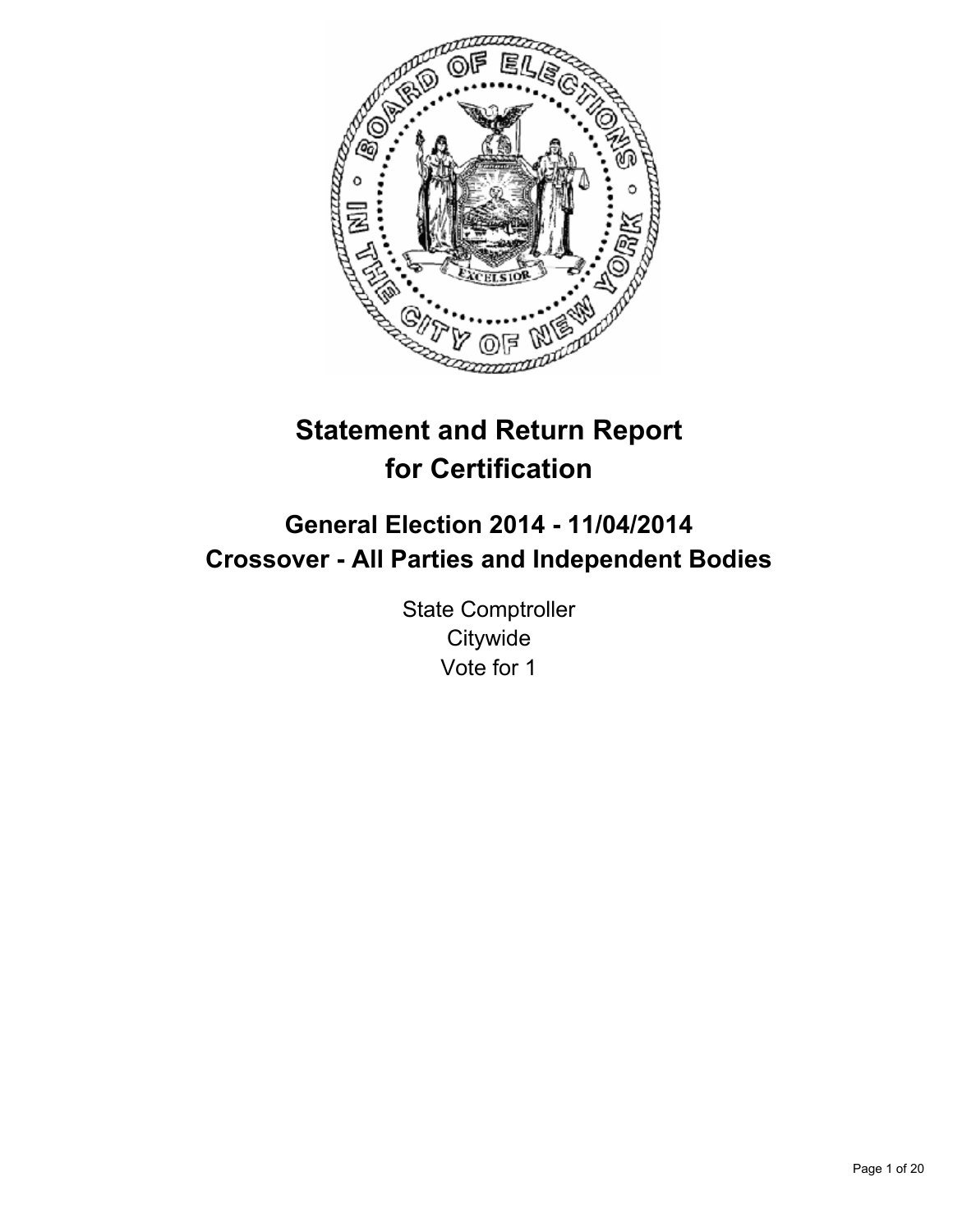

## **New York County**

| PUBLIC COUNTER                                           | 249,746      |
|----------------------------------------------------------|--------------|
| EMERGENCY                                                | 14           |
| ABSENTEE/MILITARY                                        | 7,193        |
| <b>FEDERAL</b>                                           | 3,643        |
| AFFIDAVIT                                                | 3,860        |
| <b>Total Ballots</b>                                     | 264,456      |
| Less - Inapplicable Federal/Special Presidential Ballots | (3,643)      |
| <b>Total Applicable Ballots</b>                          | 260,813      |
| THOMAS P. DINAPOLI (DEMOCRATIC)                          | 168,379      |
| ROBERT ANTONACCI (REPUBLICAN)                            | 31,211       |
| ROBERT ANTONACCI (CONSERVATIVE/STOPCOMMONCORE)           | 2,878        |
| THOMAS P. DINAPOLI (WORKING FAMILIES)                    | 23,844       |
| THOMAS P. DINAPOLI (INDEPENDENCE/WOMEN'S EQUALITY)       | 8,531        |
| THERESA M. PORTELLI (GREEN)                              | 9,835        |
| JOHN CLIFTON (LIBERTARIAN)                               | 1,509        |
| ADAM GAZA (WRITE-IN)                                     | 1            |
| ADAM RIONDON (WRITE-IN)                                  | 1            |
| ALEX HALPERN (WRITE-IN)                                  | 1            |
| ALFRED SHARPTON (WRITE-IN)                               | 1            |
| ALTON H. MADDOX JR. (WRITE-IN)                           | 1            |
| ALTON MADDOX (WRITE-IN)                                  | $\mathbf{1}$ |
| ALTON YEE (WRITE-IN)                                     | $\mathbf 1$  |
| ANDREW FRISBIE (WRITE-IN)                                | 1            |
| ANNE TRIPP (WRITE-IN)                                    | $\mathbf{1}$ |
| ANTON CANNATELLA (WRITE-IN)                              | 1            |
| ARTHUR LEVITT (WRITE-IN)                                 | 1            |
| ASHA DIXON (WRITE-IN)                                    | $\mathbf{1}$ |
| BENJAMIN JERVIS (WRITE-IN)                               | $\mathbf 1$  |
| BERNARD RANDAU BLOCK (WRITE-IN)                          | 1            |
| BERNIE SANDERS (WRITE-IN)                                | 1            |
| BRIAN WADDELL (WRITE-IN)                                 | 1            |
| CASEY VAUGHN (WRITE-IN)                                  | $\mathbf{1}$ |
| CATHRINE LEWIS (WRITE-IN)                                | 1            |
| CHARLENE WEISLER (WRITE-IN)                              | 1            |
| CHARLES E PATTER III (WRITE-IN)                          | 1            |
| CHARLIE BROWN (WRITE-IN)                                 | $\mathbf{1}$ |
| CORCORAN BYRNE (WRITE-IN)                                | 1            |
| CORINNE BEREZIEK (WRITE-IN)                              | 1            |
| CRAIG SPENCER (WRITE-IN)                                 | 1            |
| DAVID BENT (WRITE-IN)                                    | 1            |
| DAVID COARD (WRITE-IN)                                   | 1            |
| DAVID JOHNSON (WRITE-IN)                                 | $\mathbf{1}$ |
| DENNIS SYRACUS (WRITE-IN)                                | $\mathbf 1$  |
| DONATHAN SALKALN (WRITE-IN)                              | 1            |
| DOUG HENWOOD (WRITE-IN)                                  | 1            |
| E. BENJAMIN POSNACK (WRITE-IN)                           | $\mathbf{1}$ |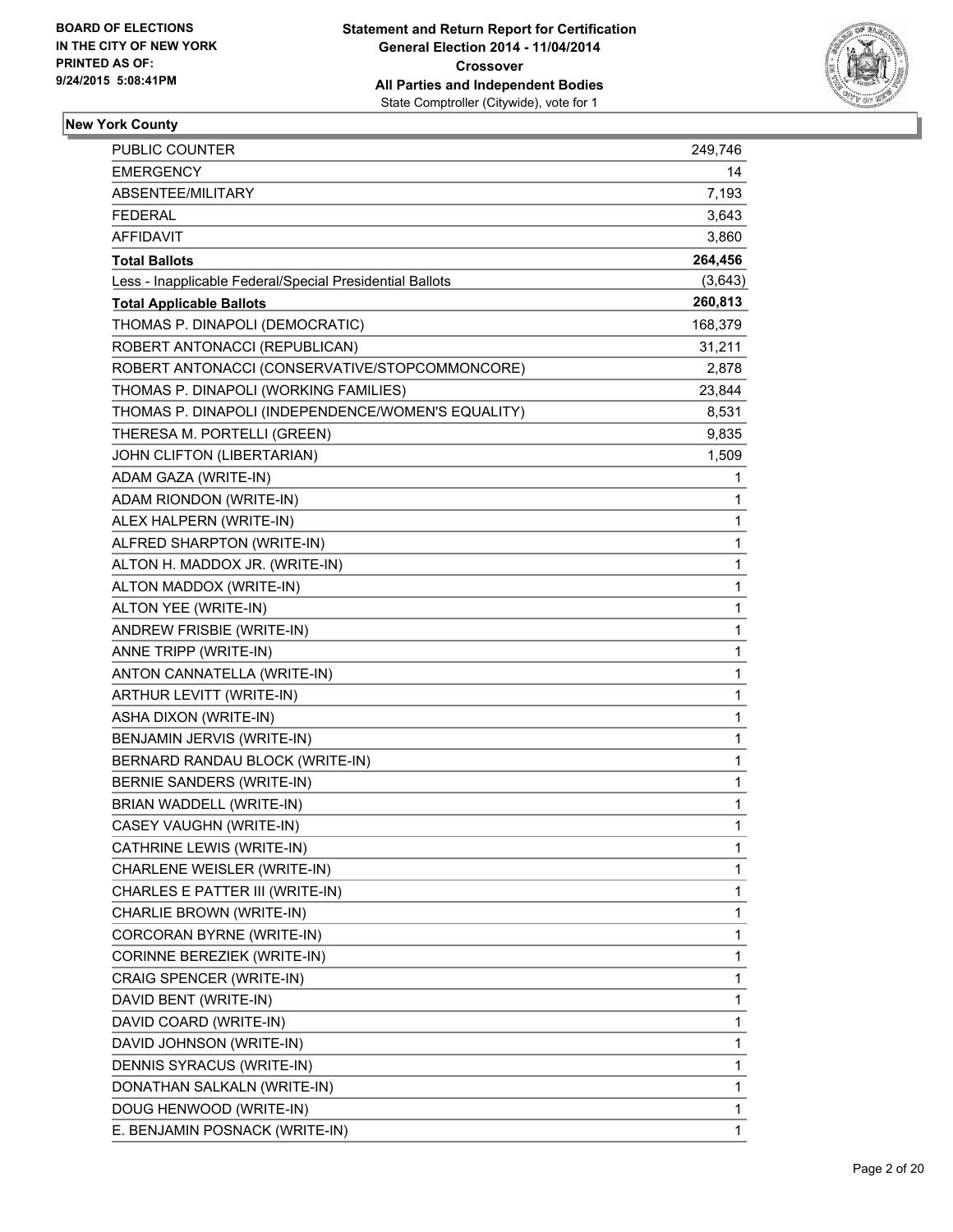

## **New York County**

| ELIOT SPITZER (WRITE-IN)         | 2              |
|----------------------------------|----------------|
| ELIZABETH WARREN (WRITE-IN)      | 1              |
| GRAHAM F. DUMAS (WRITE-IN)       | 1              |
| <b>GREG NEU (WRITE-IN)</b>       | 1              |
| HOWARD HUGHES (WRITE-IN)         | 1              |
| JALEESA MYERS (WRITE-IN)         | 1              |
| JIM LESCZYNSKI (WRITE-IN)        | 1              |
| JIMMY MCMILLAN III (WRITE-IN)    | 1              |
| JOE LHOTA (WRITE-IN)             | 1              |
| JOEL SCHARFSTEIN (WRITE-IN)      | $\overline{2}$ |
| JOHN BLAKE (WRITE-IN)            | 1              |
| JOHN FRIZELL (WRITE-IN)          | 1              |
| JOHN LIU (WRITE-IN)              | 1              |
| JORGE ROLDEN (WRITE-IN)          | 1              |
| JOSHUA BARRO (WRITE-IN)          | 1              |
| JOSHUA TRENT THOMPSON (WRITE-IN) | 1              |
| <b>JUWAN HARPER (WRITE-IN)</b>   | 1              |
| KACHI NWABASI (WRITE-IN)         | 1              |
| KARL BURNHARDEN (WRITE-IN)       | 1              |
| KEITH WRIGHT (WRITE-IN)          | 1              |
| KEMBRA PFAHLER (WRITE-IN)        | 1              |
| LARRY LITTLEFIELD (WRITE-IN)     | 1              |
| LARRY SEABROOK (WRITE-IN)        | 1              |
| LOUIS A. MALAVE (WRITE-IN)       | 1              |
| LUCY MARTINEZ (WRITE-IN)         | 1              |
| LUIS TEJADA (WRITE-IN)           | 1              |
| MARY RENKAS (WRITE-IN)           | 1              |
| MATTHEW BRIEF (WRITE-IN)         | 1              |
| MATTHEW KANE (WRITE-IN)          | 1              |
| MICHAEL BIDUN (WRITE-IN)         | 1              |
| MICHAEL BLOOMBERG (WRITE-IN)     | 1              |
| MICHAEL HALPERT (WRITE-IN)       | 1              |
| MICHELE SCHREIBER (WRITE-IN)     | 1              |
| <b>NELLIE BAILY (WRITE-IN)</b>   | $\mathbf{1}$   |
| RAMARLEY GRAHAM (WRITE-IN)       | 1              |
| REGINA FLANNERY (WRITE-IN)       | 1              |
| RICHARD E. STONE (WRITE-IN)      | 1              |
| ROBERT ANTONACCI (WRITE-IN)      | 1              |
| ROBERT GARCIA (WRITE-IN)         | 1              |
| RUBEN ESPINOZO (WRITE-IN)        | 1              |
| RUSSELL BRAND (WRITE-IN)         | 1              |
| SANTE SCARDILLO (WRITE-IN)       | 1              |
| SCOTT STRINGER (WRITE-IN)        | 4              |
| SCRUBBLER DIBANGI (WRITE-IN)     | $\mathbf{1}$   |
| SHANE P. BARITZ (WRITE-IN)       | 1              |
| SPENCER CLARK (WRITE-IN)         | $\mathbf 1$    |
|                                  |                |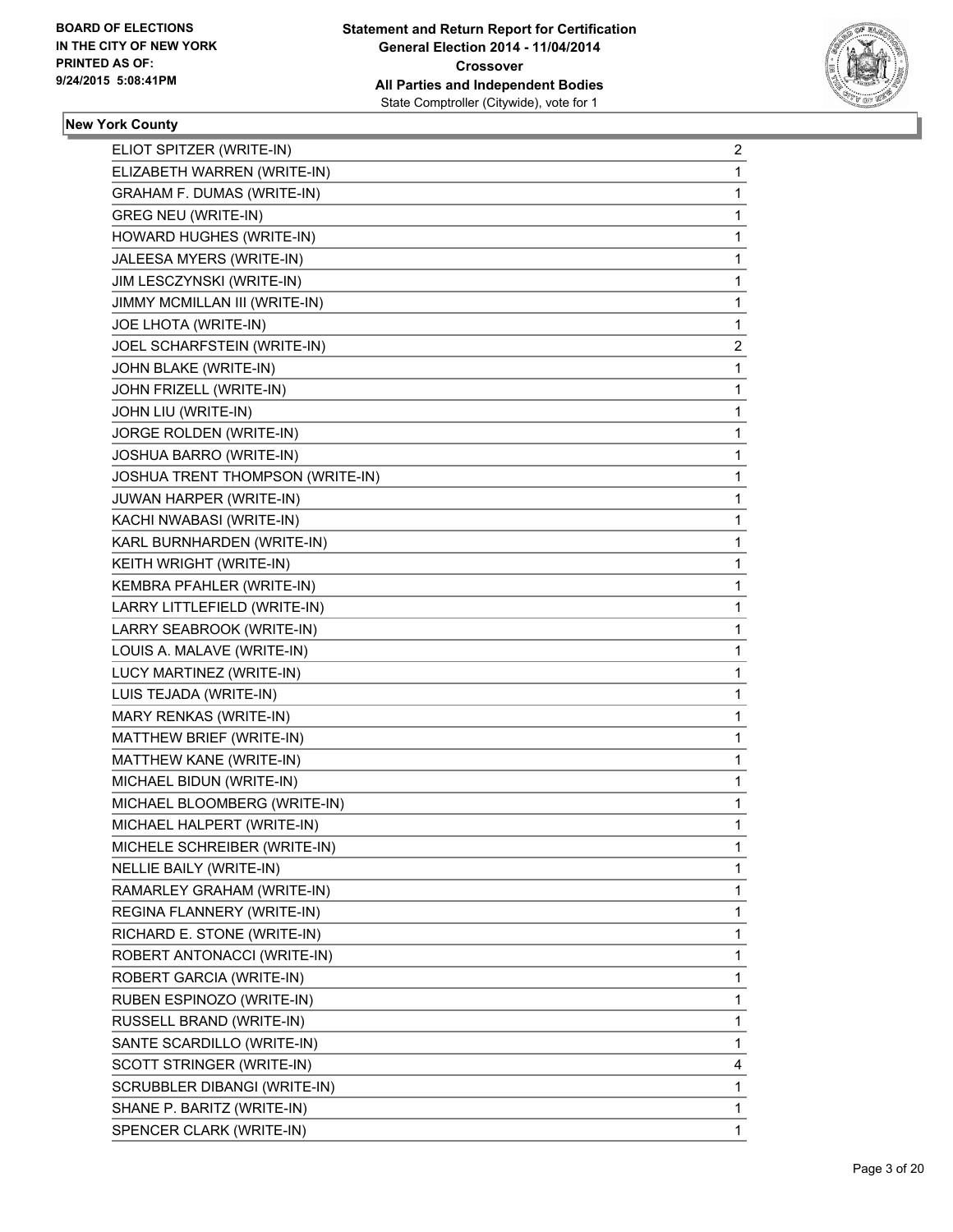

# **New York County**

| STEVEN E GEER (WRITE-IN)           |         |
|------------------------------------|---------|
| SYDNEY WILLIAMS (WRITE-IN)         |         |
| THOMAS DINAPOLI (WRITE-IN)         |         |
| THOMAS P. DINAPOLI (WRITE-IN)      |         |
| THOMAS WATTS (WRITE-IN)            |         |
| TIMONTHY WU (WRITE-IN)             |         |
| TIMOTHY WU (WRITE-IN)              |         |
| TODD NELSON (WRITE-IN)             |         |
| UNATTRIBUTABLE WRITE-IN (WRITE-IN) | 52      |
| VANESSA HUGHES (WRITE-IN)          |         |
| <b>VINCENT VANN (WRITE-IN)</b>     |         |
| ZACHARY STARER (WRITE-IN)          |         |
| ZEEV KIRSH (WRITE-IN)              |         |
| ZEPHYR TEACHOUT (WRITE-IN)         |         |
| <b>Total Votes</b>                 | 246,334 |
| Unrecorded                         | 14,479  |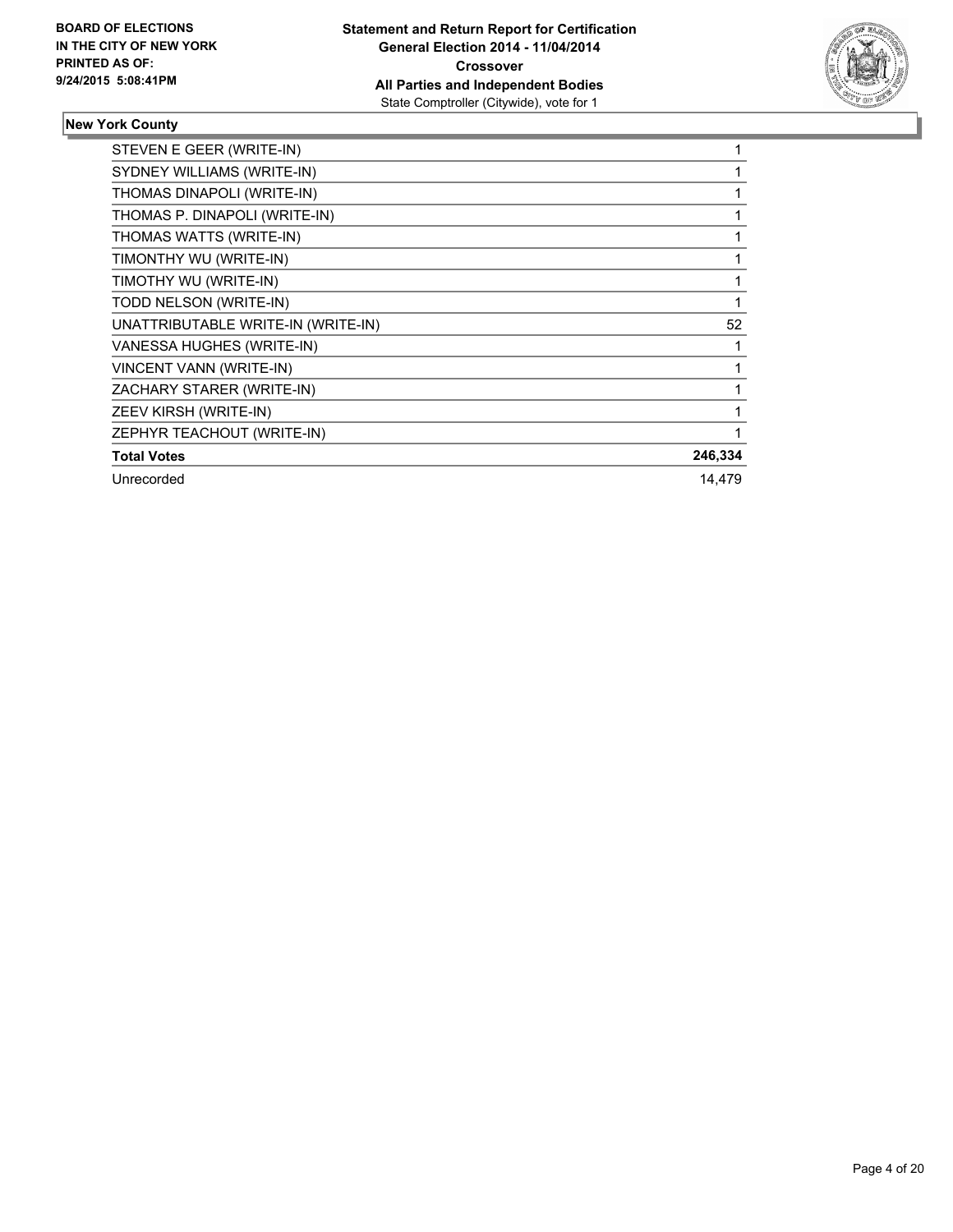

## **Bronx County**

| <b>PUBLIC COUNTER</b>                                    | 135,537      |
|----------------------------------------------------------|--------------|
| <b>EMERGENCY</b>                                         | 11           |
| ABSENTEE/MILITARY                                        | 3,092        |
| <b>FEDERAL</b>                                           | 426          |
| AFFIDAVIT                                                | 2,587        |
| <b>Total Ballots</b>                                     | 141,653      |
| Less - Inapplicable Federal/Special Presidential Ballots | (426)        |
| <b>Total Applicable Ballots</b>                          | 141,227      |
| THOMAS P. DINAPOLI (DEMOCRATIC)                          | 110,229      |
| ROBERT ANTONACCI (REPUBLICAN)                            | 10,773       |
| ROBERT ANTONACCI (CONSERVATIVE/STOPCOMMONCORE)           | 2,165        |
| THOMAS P. DINAPOLI (WORKING FAMILIES)                    | 4,777        |
| THOMAS P. DINAPOLI (INDEPENDENCE/WOMEN'S EQUALITY)       | 1,832        |
| THERESA M. PORTELLI (GREEN)                              | 2,353        |
| JOHN CLIFTON (LIBERTARIAN)                               | 387          |
| AARON GHITLEMAN (WRITE-IN)                               | $\mathbf{2}$ |
| ALOZIE ETUFUGH (WRITE-IN)                                | 1            |
| ANDREW M CUOMO (WRITE-IN)                                | 1            |
| ANGEL VEGA (WRITE-IN)                                    | 1            |
| BERNIE MADOFF (WRITE-IN)                                 | 1            |
| BRIAN P. JONES (WRITE-IN)                                | $\mathbf{1}$ |
| CHARLES BARRON (WRITE-IN)                                | $\mathbf{1}$ |
| DARCEL CLARK (WRITE-IN)                                  | 1            |
| DAVID INGRAN (WRITE-IN)                                  | $\mathbf{1}$ |
| DAVID PATTERSON (WRITE-IN)                               | 1            |
| DYLAN RILEY (WRITE-IN)                                   | 1            |
| <b>GREG FISHER (WRITE-IN)</b>                            | $\mathbf{1}$ |
| IRA STOLNICK (WRITE-IN)                                  | $\mathbf{1}$ |
| ISRAEL SOTO DUPREY (WRITE-IN)                            | 1            |
| JASPER RHAMES (WRITE-IN)                                 | 1            |
| JESSICA S.RIVERA (WRITE-IN)                              | 1            |
| JOHN LEE (WRITE-IN)                                      | $\mathbf{1}$ |
| JOHN LIU (WRITE-IN)                                      | 1            |
| <b>JOSE ZAPATA (WRITE-IN)</b>                            | 1            |
| JUDY LETT (WRITE-IN)                                     | 1            |
| KATRINA LIBERTELLI (WRITE-IN)                            | $\mathbf{1}$ |
| MERCEDES MONICA NIZ (WRITE-IN)                           | 1            |
| RAFAEL TORO (WRITE-IN)                                   | 1            |
| SHONG NIZAN (WRITE-IN)                                   | 1            |
| UNATTRIBUTABLE WRITE-IN (WRITE-IN)                       | 45           |
| VANESSA L.GIBSON (WRITE-IN)                              | 1            |
| WILLIAM SIEBERT (WRITE-IN)                               | 1            |
| <b>Total Votes</b>                                       | 132,588      |
| Unrecorded                                               | 8,639        |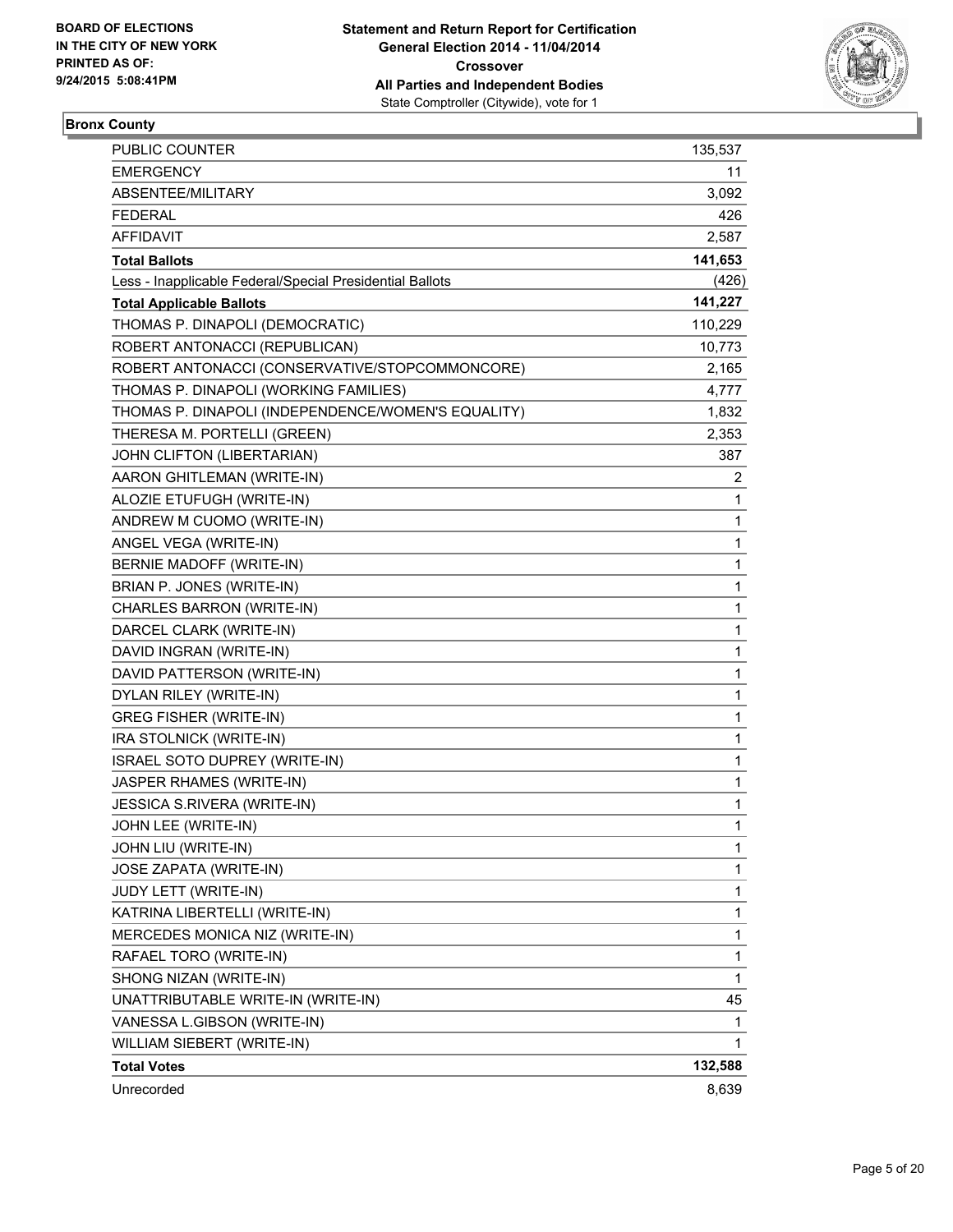

## **Kings County**

| <b>PUBLIC COUNTER</b>                                    | 297,552      |
|----------------------------------------------------------|--------------|
| <b>EMERGENCY</b>                                         | 46           |
| ABSENTEE/MILITARY                                        | 5,766        |
| <b>FEDERAL</b>                                           | 1,436        |
| <b>AFFIDAVIT</b>                                         | 4,616        |
| <b>Total Ballots</b>                                     | 309,416      |
| Less - Inapplicable Federal/Special Presidential Ballots | (1, 436)     |
| <b>Total Applicable Ballots</b>                          | 307,980      |
| THOMAS P. DINAPOLI (DEMOCRATIC)                          | 201,333      |
| ROBERT ANTONACCI (REPUBLICAN)                            | 36,468       |
| ROBERT ANTONACCI (CONSERVATIVE/STOPCOMMONCORE)           | 6,960        |
| THOMAS P. DINAPOLI (WORKING FAMILIES)                    | 25,776       |
| THOMAS P. DINAPOLI (INDEPENDENCE/WOMEN'S EQUALITY)       | 5,913        |
| THERESA M. PORTELLI (GREEN)                              | 9,603        |
| JOHN CLIFTON (LIBERTARIAN)                               | 1,431        |
| AARON TYK (WRITE-IN)                                     | 2            |
| AKIVA KORNITZER (WRITE-IN)                               | 1            |
| AL SHARPTON (WRITE-IN)                                   | 1            |
| ALEXSANDER BELEVKY (WRITE-IN)                            | 1            |
| ALISSA MORGULIS (WRITE-IN)                               | $\mathbf 1$  |
| ALTON H. MADDOX JR. (WRITE-IN)                           | 1            |
| ARLO THOMPSON (WRITE-IN)                                 | $\mathbf{1}$ |
| AVIGDOR MILLER (WRITE-IN)                                | 19           |
| <b>BARRACK CHAMA (WRITE-IN)</b>                          | 1            |
| BERNNIE MARDOFF (WRITE-IN)                               | 1            |
| BILL MURRAY (WRITE-IN)                                   | $\mathbf 1$  |
| BILL THOMPSON (WRITE-IN)                                 | 1            |
| BLAKE BELLADONNA (WRITE-IN)                              | 1            |
| BRENDAN SULLIVAN (WRITE-IN)                              | 1            |
| BRUCE OSGOOD (WRITE-IN)                                  | 1            |
| CAL BEGON (WRITE-IN)                                     | 1            |
| CARL MCCALL (WRITE-IN)                                   | 1            |
| CARMELLO ANTHONY (WRITE-IN)                              | 1            |
| CHAIM BIBEFELD (WRITE-IN)                                | 1            |
| CHAIM FLEISDER (WRITE-IN)                                | 1            |
| CHAIM MORGULIS (WRITE-IN)                                | 2            |
| CHANOCH LUGLING (WRITE-IN)                               | 1            |
| CHRISTOPHER EUBANKS (WRITE-IN)                           | $\mathbf 1$  |
| CHRISTOPHER HAYNES (WRITE-IN)                            | 1            |
| CHRISTOPHER M. DONLAN (WRITE-IN)                         | 1            |
| CRAIG ALFRED (WRITE-IN)                                  | 1            |
| DAN BONANNO (WRITE-IN)                                   | 1            |
| DAN LEHMAN (WRITE-IN)                                    | 1            |
| DAVID GREENFIELD (WRITE-IN)                              | 1            |
| DAVID NEIDERMAN (WRITE-IN)                               | 1            |
| DAVID TANNENBAUM (WRITE-IN)                              | 1            |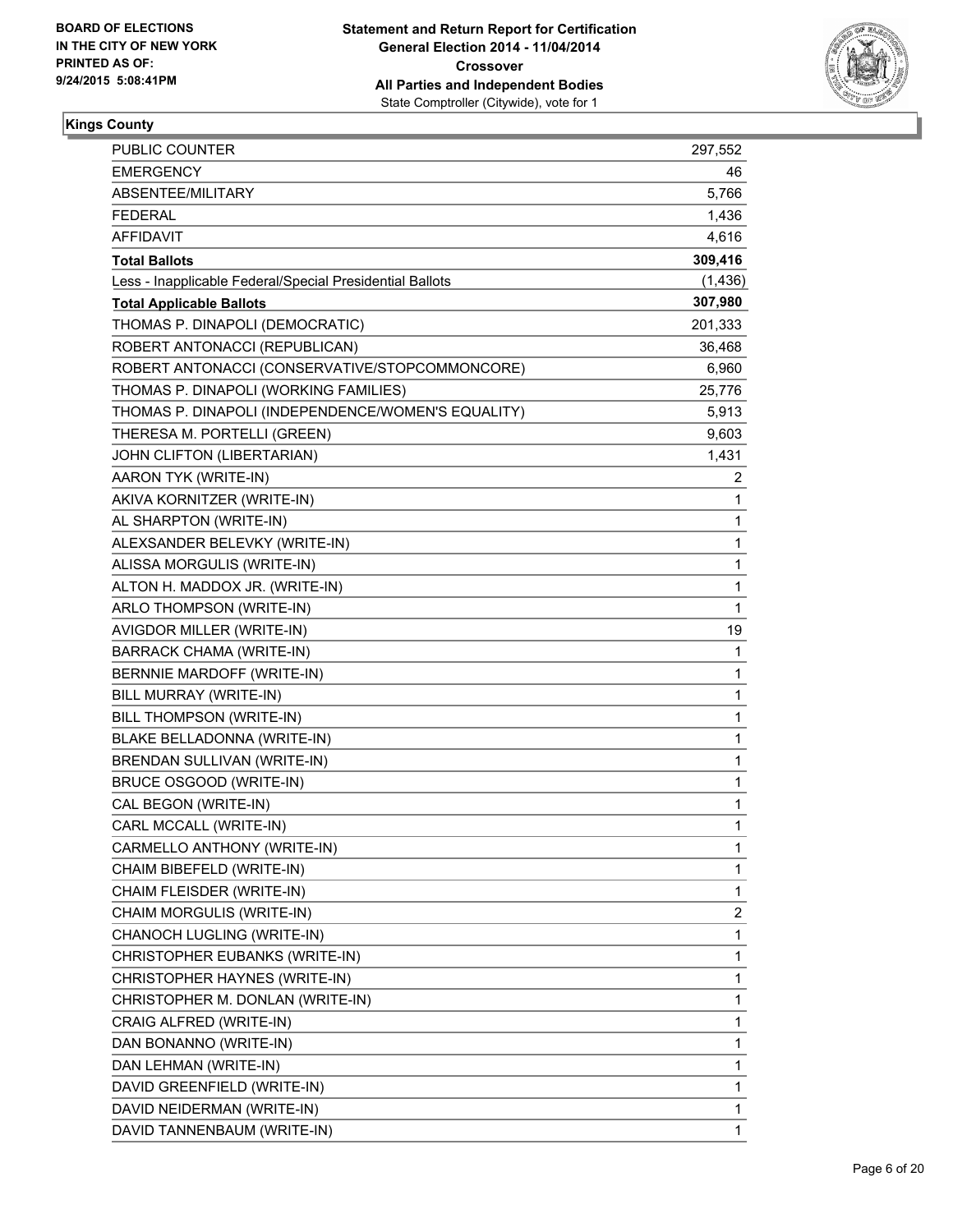

## **Kings County**

| DELLOISE WANAMAKER (WRITE-IN)     | 1            |
|-----------------------------------|--------------|
| DERRICK MILES (WRITE-IN)          | 1            |
| DIANE PALIN (WRITE-IN)            | 1            |
| DOMENIC M. RECCHIA JR. (WRITE-IN) | 1            |
| DONALD PFIFFER (WRITE-IN)         | 1            |
| DOUGLAS DIKIJIAN (WRITE-IN)       | 1            |
| DOUGLAS JONES (WRITE-IN)          | 1            |
| DOV HIKIND (WRITE-IN)             | 1            |
| ELIOT SPITZER (WRITE-IN)          | 1            |
| EOTOU WILLIAMS (WRITE-IN)         | 1            |
| ESMONNI FISHER (WRITE-IN)         | 1            |
| FLANAGAN RICHARD (WRITE-IN)       | 1            |
| <b>GENE RUSSIANOTT (WRITE-IN)</b> | 1            |
| <b>GREG FISHER (WRITE-IN)</b>     | 1            |
| HANNAH ALEXANDER (WRITE-IN)       | 1            |
| HINDA TEITELBAM (WRITE-IN)        | 1            |
| IGENIE HARRIS-BLENMAN (WRITE-IN)  | 1            |
| INEZ BARRON (WRITE-IN)            | 1            |
| IRINA BELENKIY (WRITE-IN)         | 1            |
| ISRAEL ZELCER (WRITE-IN)          | 1            |
| <b>IVAN CABAN (WRITE-IN)</b>      | 2            |
| JACK BENNY (WRITE-IN)             | 1            |
| JACOB REISMAN (WRITE-IN)          | 1            |
| JAMES CALVIN KING JR. (WRITE-IN)  | 1            |
| JANELLE MONAE (WRITE-IN)          | 1            |
| JANIES GOMEZ-LAVIN (WRITE-IN)     | 1            |
| JEFFREY SEVERE (WRITE-IN)         | 1            |
| JEREMY ROSENBERG (WRITE-IN)       | 1            |
| JOE RODRIQUEZ (WRITE-IN)          | 1            |
| KANYE WEST (WRITE-IN)             | 1            |
| KIERA MUGGENBURG (WRITE-IN)       | 1            |
| LE EL SINAI (WRITE-IN)            | 1            |
| LEAH GOLDSTEIN (WRITE-IN)         | 1            |
| LEE ATKINSON (WRITE-IN)           | 1            |
| LUKA CODEA (WRITE-IN)             | 1            |
| MALKY NASS (WRITE-IN)             | 1            |
| MARCOS MARSI (WRITE-IN)           | 1            |
| MARK KOHEN (WRITE-IN)             | 1            |
| MARTHA R HEAD (WRITE-IN)          | 1            |
| MAZ KEISER (WRITE-IN)             | 1            |
| MICHEAL DRINCARD (WRITE-IN)       | 1            |
| MICHEAL L MARRELLA (WRITE-IN)     | 1            |
| MICHEAL N KSHIRSAGER (WRITE-IN)   | 1            |
| MIGUEL TORRES (WRITE-IN)          | 1            |
| MIKHAIL SHEYNKER (WRITE-IN)       | $\mathbf{2}$ |
| NATASSSA SIMMONE (WRITE-IN)       | 1            |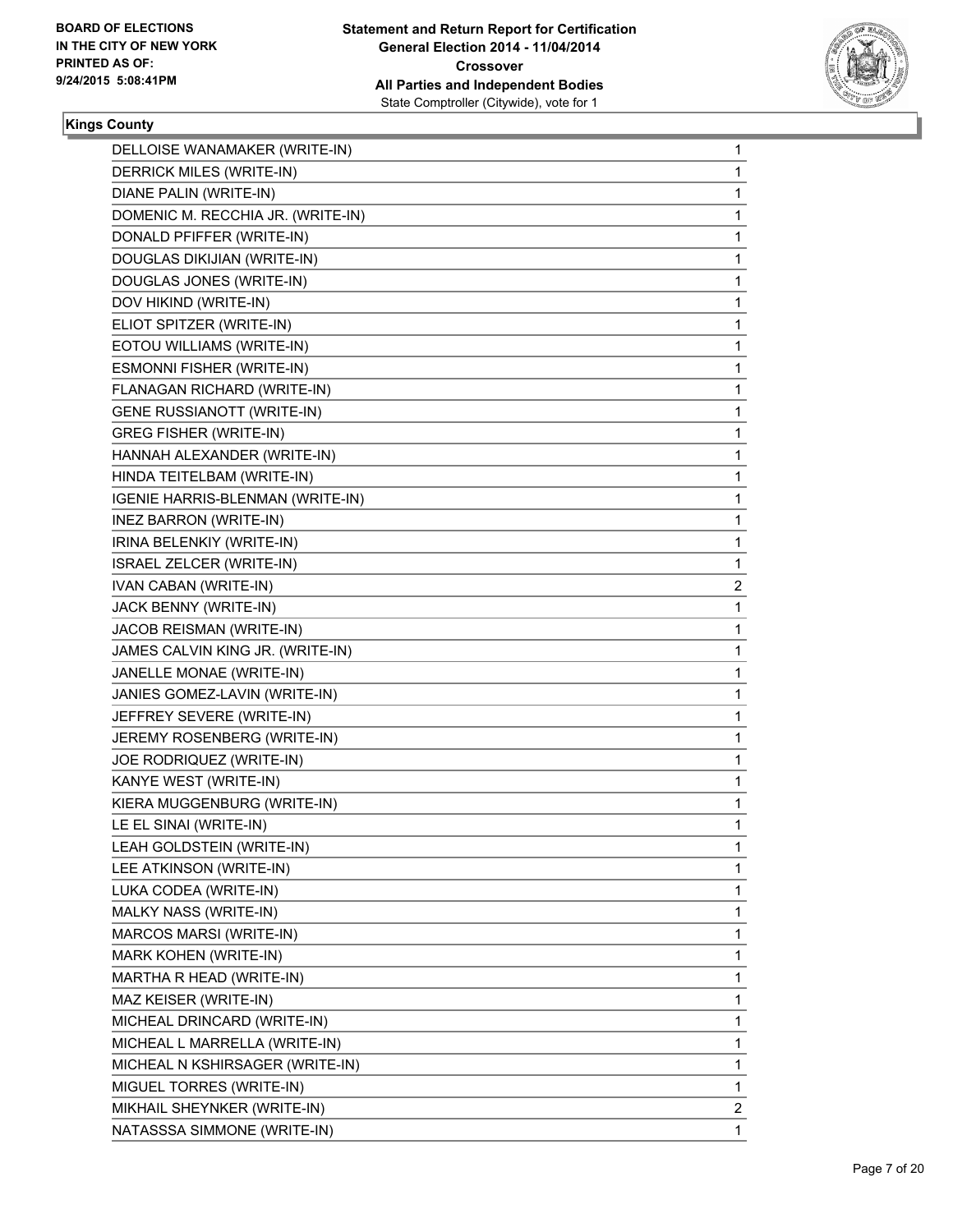

# **Kings County**

| NATTOLI GOLDBERA (WRITE-IN)        | 1              |
|------------------------------------|----------------|
| PAUL HANSON (WRITE-IN)             | 1              |
| RANDY CHODICO (WRITE-IN)           | 1              |
| ROGER WARREHAM (WRITE-IN)          | 1              |
| SAMUEL BODENSKY (WRITE-IN)         | 1              |
| SCOTT STRINGER (WRITE-IN)          | 2              |
| SEAN LEWIS (WRITE-IN)              | 1              |
| SETH SEVERINO (WRITE-IN)           | 1              |
| SHAUL PERLSTEIN (WRITE-IN)         | 1              |
| SHAYA MARCUS (WRITE-IN)            | 1              |
| SIMCHA FELDER (WRITE-IN)           | 1              |
| SION NUISERI (WRITE-IN)            | 1              |
| SOLOMON ZAFIR (WRITE-IN)           | 1              |
| SORATT ADLER (WRITE-IN)            | 1              |
| STEPHANIE LAKE (WRITE-IN)          | 1              |
| STEPHEN COLBERT (WRITE-IN)         | 1              |
| STEVEN E SHOVERS (WRITE-IN)        | 1              |
| STEWART MILSTEIN (WRITE-IN)        | 1              |
| STONEY EPSTEIN (WRITE-IN)          | $\mathbf{1}$   |
| <b>TESLIE GIVEN (WRITE-IN)</b>     | $\mathbf{1}$   |
| THAIANN EDWARDS (WRITE-IN)         | $\mathbf{1}$   |
| TIM WU (WRITE-IN)                  | $\overline{2}$ |
| UNATTRIBUTABLE WRITE-IN (WRITE-IN) | 79             |
| <b>VERONICA WICKEL (WRITE-IN)</b>  | 1              |
| VICTORIA YANG (WRITE-IN)           | 1              |
| VIEZY AMZIL (WRITE-IN)             | 1              |
| <b>VLADIMIR PUTIN (WRITE-IN)</b>   | 1              |
| WILLIAM HO (WRITE-IN)              | 1              |
| YITZY KRAMER (WRITE-IN)            | 1              |
| YOEL ALTER GOLDBERGER (WRITE-IN)   | 1              |
| ZALMEN TEITELBAUM (WRITE-IN)       | 2              |
| <b>Total Votes</b>                 | 287,695        |
| Unrecorded                         | 20,285         |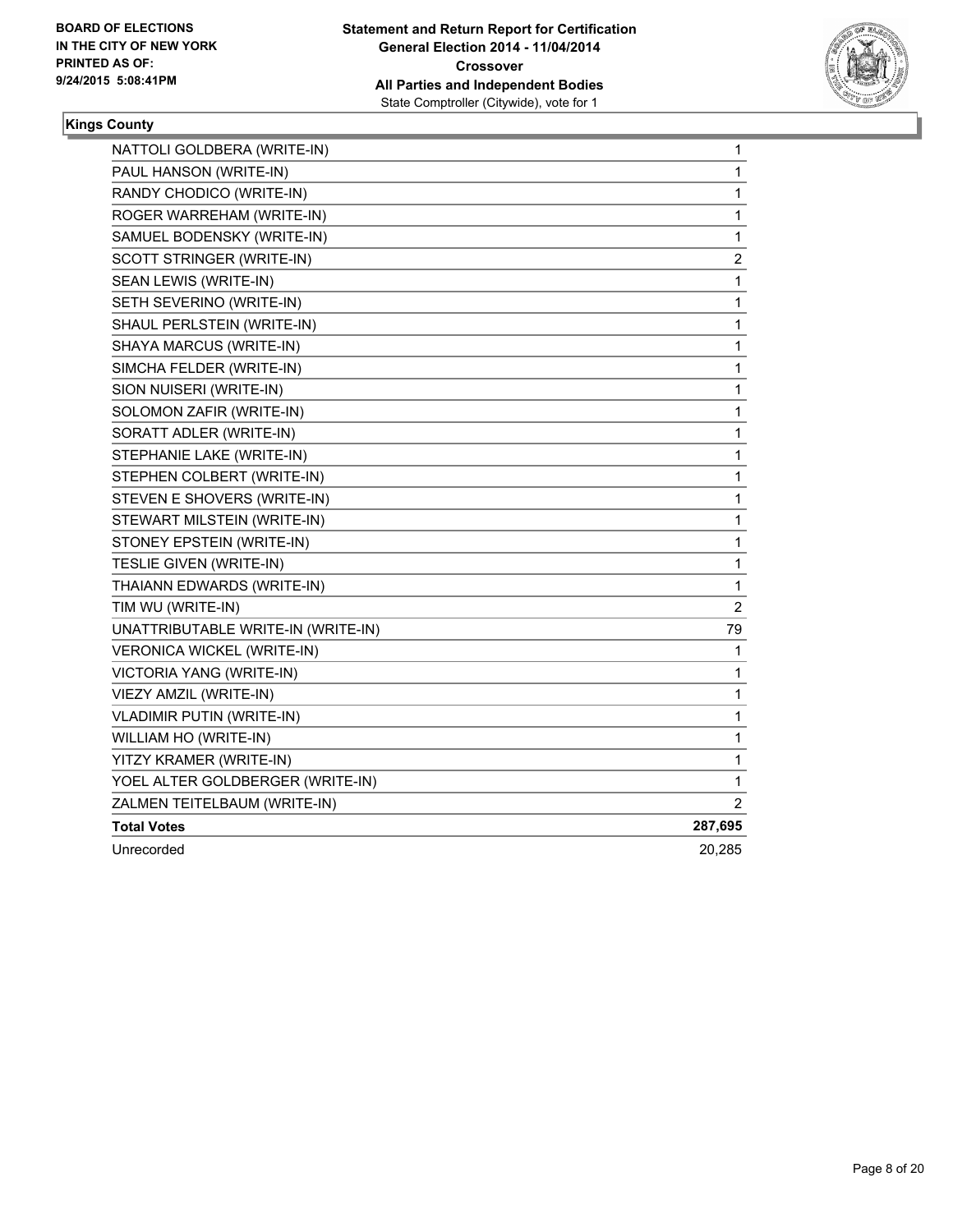

# **Queens County**

| PUBLIC COUNTER                                           | 235,028      |
|----------------------------------------------------------|--------------|
| <b>EMERGENCY</b>                                         | 2            |
| ABSENTEE/MILITARY                                        | 7,142        |
| <b>FEDERAL</b>                                           | 1,309        |
| <b>AFFIDAVIT</b>                                         | 2,548        |
| <b>Total Ballots</b>                                     | 246,029      |
| Less - Inapplicable Federal/Special Presidential Ballots | (1,309)      |
| <b>Total Applicable Ballots</b>                          | 244,720      |
| THOMAS P. DINAPOLI (DEMOCRATIC)                          | 160,507      |
| ROBERT ANTONACCI (REPUBLICAN)                            | 41,104       |
| ROBERT ANTONACCI (CONSERVATIVE/STOPCOMMONCORE)           | 7,574        |
| THOMAS P. DINAPOLI (WORKING FAMILIES)                    | 10,540       |
| THOMAS P. DINAPOLI (INDEPENDENCE/WOMEN'S EQUALITY)       | 4,777        |
| THERESA M. PORTELLI (GREEN)                              | 5,634        |
| JOHN CLIFTON (LIBERTARIAN)                               | 1,228        |
| ALMA MAGANA (WRITE-IN)                                   | 1            |
| ANDREW MOSKOWITZ (WRITE-IN)                              | 1            |
| AVIGAIL WINOKUR (WRITE-IN)                               | 1            |
| BENEDICT W WALL (WRITE-IN)                               | 1            |
| BENNY BUPKIS (WRITE-IN)                                  | $\mathbf{1}$ |
| <b>BOB ANTONACCI (WRITE-IN)</b>                          | 1            |
| BRUCE E. COPNEY (WRITE-IN)                               | 1            |
| CARLOS AIVES (WRITE-IN)                                  | $\mathbf{1}$ |
| CAROL O'STARK (WRITE-IN)                                 | 1            |
| CHARLES C SMALL III (WRITE-IN)                           | 1            |
| CHRISTOPHER MURPHY (WRITE-IN)                            | $\mathbf{1}$ |
| CLAUDE ANDERSON (WRITE-IN)                               | 1            |
| CORYE T GUMBS (WRITE-IN)                                 | 2            |
| DANIEL BELMONTE (WRITE-IN)                               | $\mathbf{1}$ |
| DAVID DINKINS (WRITE-IN)                                 | 1            |
| DAVID SEGRE (WRITE-IN)                                   | 1            |
| DEREK JETER (WRITE-IN)                                   | $\mathbf{1}$ |
| DIANE LUMBARDI (WRITE-IN)                                | 1            |
| ELLIOT SPITZER (WRITE-IN)                                | 2            |
| EUGENE RHEE (WRITE-IN)                                   | $\mathbf{1}$ |
| FERAZ S. AHMAD (WRITE-IN)                                | 2            |
| FRAN LEBOWITZ (WRITE-IN)                                 | $\mathbf{1}$ |
| <b>GARY NULL (WRITE-IN)</b>                              | 1            |
| <b>GUY LUCA (WRITE-IN)</b>                               | 1            |
| JACK R BETTEIL (WRITE-IN)                                | 1            |
| JAMES J. TRIKAS (WRITE-IN)                               | 1            |
| JAMES M. MCGOVERN (WRITE-IN)                             | 1            |
| JERRY KANN (WRITE-IN)                                    | 1            |
| <b>JESSIE SMITH (WRITE-IN)</b>                           | 1            |
| JOE DOE (WRITE-IN)                                       | 1            |
| JOHN BURNETT (WRITE-IN)                                  | 8            |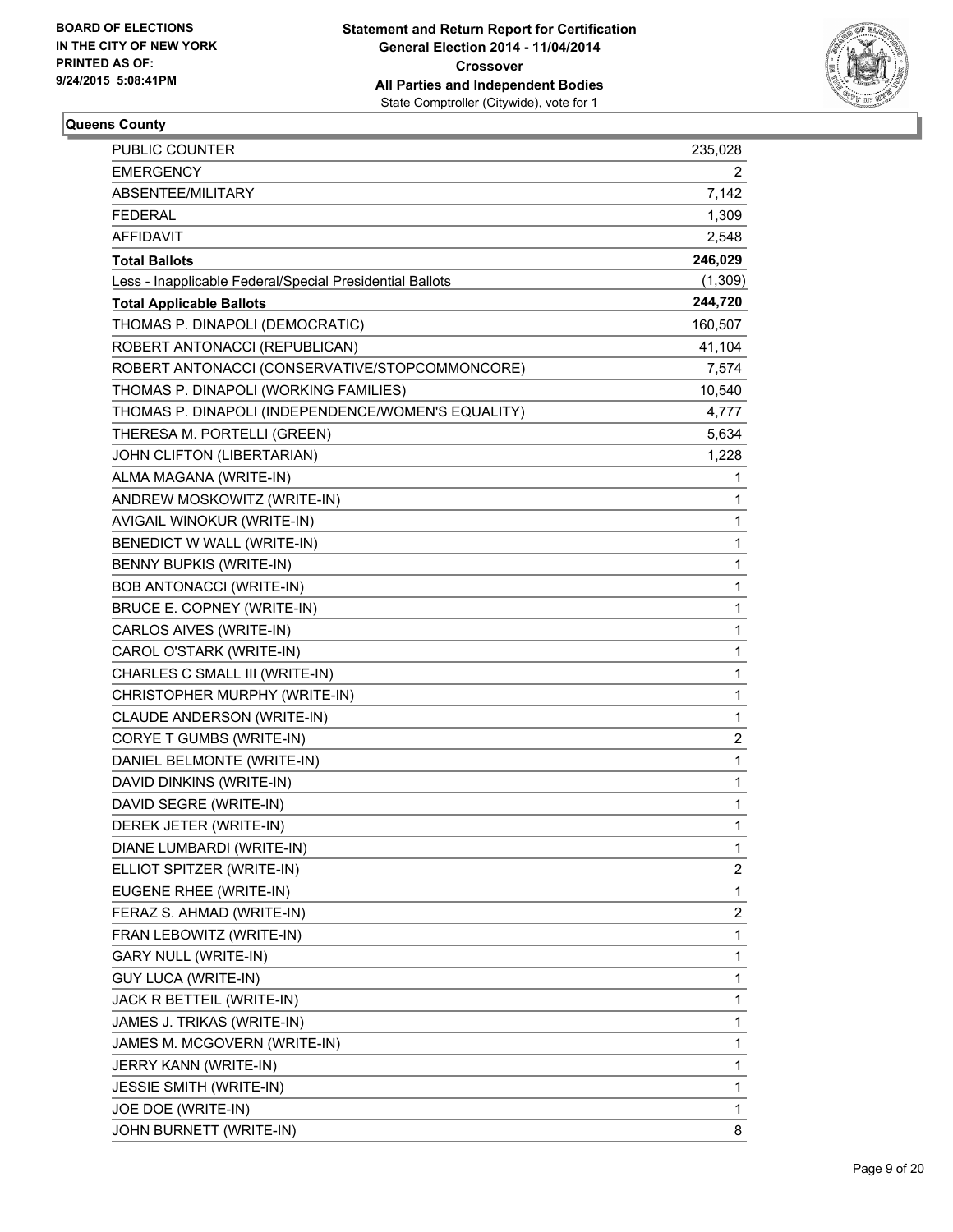

#### **Queens County**

| JOHN STRATAUDAKS (WRITE-IN)               | 1                       |
|-------------------------------------------|-------------------------|
| JOHN W. CRONIN (WRITE-IN)                 | 1                       |
| JONATHAN LATTANZIO (WRITE-IN)             | 1                       |
| JORDAN CHISLEN (WRITE-IN)                 | 1                       |
| JOSEPH MARTHONE (WRITE-IN)                | $\overline{\mathbf{c}}$ |
| JOSHUA TANZER (WRITE-IN)                  | 2                       |
| KEVIN KLOCK-PUD (WRITE-IN)                | 1                       |
| LANCE EUSTACHE (WRITE-IN)                 | 1                       |
| MANES KOGEN (WRITE-IN)                    | 1                       |
| MARC R. MILLSTEIN (WRITE-IN)              | 1                       |
| MARIA DE LAURA (WRITE-IN)                 | 1                       |
| MARILYN HERRERA (WRITE-IN)                | 1                       |
| MARK J BIBLIS (WRITE-IN)                  | 1                       |
| MARK LILAKOS (WRITE-IN)                   | 1                       |
| MARTIN LUTHER KING (WRITE-IN)             | 1                       |
| MASSIMO MANCINI (WRITE-IN)                | 1                       |
| MICHAEL WALZER (WRITE-IN)                 | 1                       |
| MURTUZA QUAIZAR (WRITE-IN)                | 1                       |
| NATHAN FRIEDMAN (WRITE-IN)                | 1                       |
| NGUYEN DONG PHUONG (WRITE-IN)             | 1                       |
| OSTER BRYAN (WRITE-IN)                    | 1                       |
| PETE DUNKOVIC (WRITE-IN)                  | 1                       |
| PHIL MIONE (WRITE-IN)                     | 1                       |
| PREET SHAHARA (WRITE-IN)                  | 1                       |
| RANDY CREDICO (WRITE-IN)                  | 1                       |
| REX RYAN (WRITE-IN)                       | 1                       |
| RICAHRD BUTLER (WRITE-IN)                 | 1                       |
| RICHARD M. NIXON (WRITE-IN)               | 1                       |
| RUDY CREW (WRITE-IN)                      | 1                       |
| TAMIKA WILLIAMS (WRITE-IN)                | 2                       |
| TIM WU (WRITE-IN)                         | 2                       |
| TRISTEN SUMMA (WRITE-IN)                  | 1                       |
| UNATTRIBUTABLE WRITE-IN (WRITE-IN)        | 51                      |
| UNCOUNTED WRITE-IN PER STATUTE (WRITE-IN) | 4                       |
| WALTER I. WACHIN (WRITE-IN)               | 1                       |
| WENDY MO (WRITE-IN)                       | 1                       |
| WILLIAM R. HELMS III (WRITE-IN)           | 1                       |
| YITZI MESSNER (WRITE-IN)                  | 1                       |
| <b>Total Votes</b>                        | 231,500                 |
| Unrecorded                                | 13,220                  |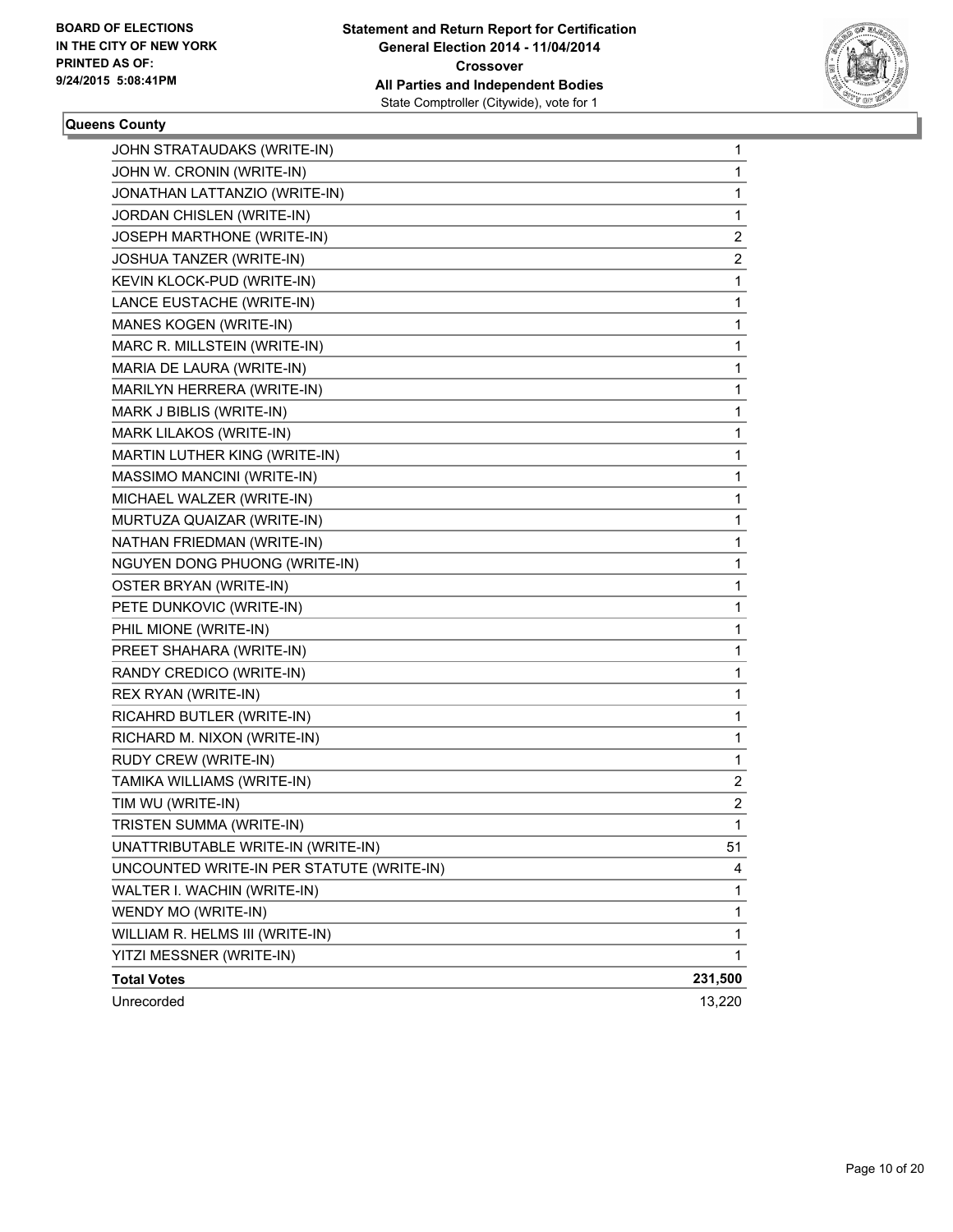

# **Richmond County**

| <b>PUBLIC COUNTER</b>                                    | 77,274      |
|----------------------------------------------------------|-------------|
| EMERGENCY                                                | 3           |
| ABSENTEE/MILITARY                                        | 3,303       |
| <b>FEDERAL</b>                                           | 222         |
| AFFIDAVIT                                                | 612         |
| <b>Total Ballots</b>                                     | 81,414      |
| Less - Inapplicable Federal/Special Presidential Ballots | (222)       |
| <b>Total Applicable Ballots</b>                          | 81,192      |
| THOMAS P. DINAPOLI (DEMOCRATIC)                          | 34,235      |
| ROBERT ANTONACCI (REPUBLICAN)                            | 31,091      |
| ROBERT ANTONACCI (CONSERVATIVE/STOPCOMMONCORE)           | 5,726       |
| THOMAS P. DINAPOLI (WORKING FAMILIES)                    | 2,683       |
| THOMAS P. DINAPOLI (INDEPENDENCE/WOMEN'S EQUALITY)       | 2,263       |
| THERESA M. PORTELLI (GREEN)                              | 1,286       |
| JOHN CLIFTON (LIBERTARIAN)                               | 476         |
| AARON LEWIS (WRITE-IN)                                   | 1           |
| <b>BOBBY SANDS (WRITE-IN)</b>                            | 1           |
| CHARLES MARGIOTTY (WRITE-IN)                             | 1           |
| CHARLIE BROWN (WRITE-IN)                                 | 1           |
| CLAYTON M. HOWARD (WRITE-IN)                             | 1           |
| DMITRY BYKOSKIY (WRITE-IN)                               | 1           |
| DYLAN FOSSELLA (WRITE-IN)                                | $\mathbf 1$ |
| GENA MIMOZO (WRITE-IN)                                   | 4           |
| <b>GEORGE CODD (WRITE-IN)</b>                            | 1           |
| <b>GUY MOLINARI (WRITE-IN)</b>                           | 1           |
| HOWARD STERN (WRITE-IN)                                  | 1           |
| JIMMY MCMILLIAN (WRITE-IN)                               | 1           |
| JOHN KESARIS (WRITE-IN)                                  | 1           |
| JOHN LIU (WRITE-IN)                                      | 2           |
| KATHLEEN GORMAN (WRITE-IN)                               | 1           |
| LINDA MASON (WRITE-IN)                                   | 1           |
| LUKE DIXON (WRITE-IN)                                    | 1           |
| MARCUS A. MARINO (WRITE-IN)                              | 1           |
| MARK DUFFY (WRITE-IN)                                    | 1           |
| MATTHEW BURDGE (WRITE-IN)                                | 1           |
| MAX BAER JR. (WRITE-IN)                                  | 1           |
| MELISSA STANTON (WRITE-IN)                               | 1           |
| NEIL PACIFICO (WRITE-IN)                                 | 1           |
| NICHOLAS SCOTT SMITH (WRITE-IN)                          | 1           |
| PATRICK WONG (WRITE-IN)                                  | 1           |
| PETER GORGOGLIONE (WRITE-IN)                             | 1           |
| PETER VENKMAN (WRITE-IN)                                 | 1           |
| PHILIP CARRONE (WRITE-IN)                                | 1           |
| RICHARD DAWKINS (WRITE-IN)                               | 1           |
| STEFANIE BERG-WHITCROFT (WRITE-IN)                       | 1           |
| THOMAS RANUCC (WRITE-IN)                                 | 1           |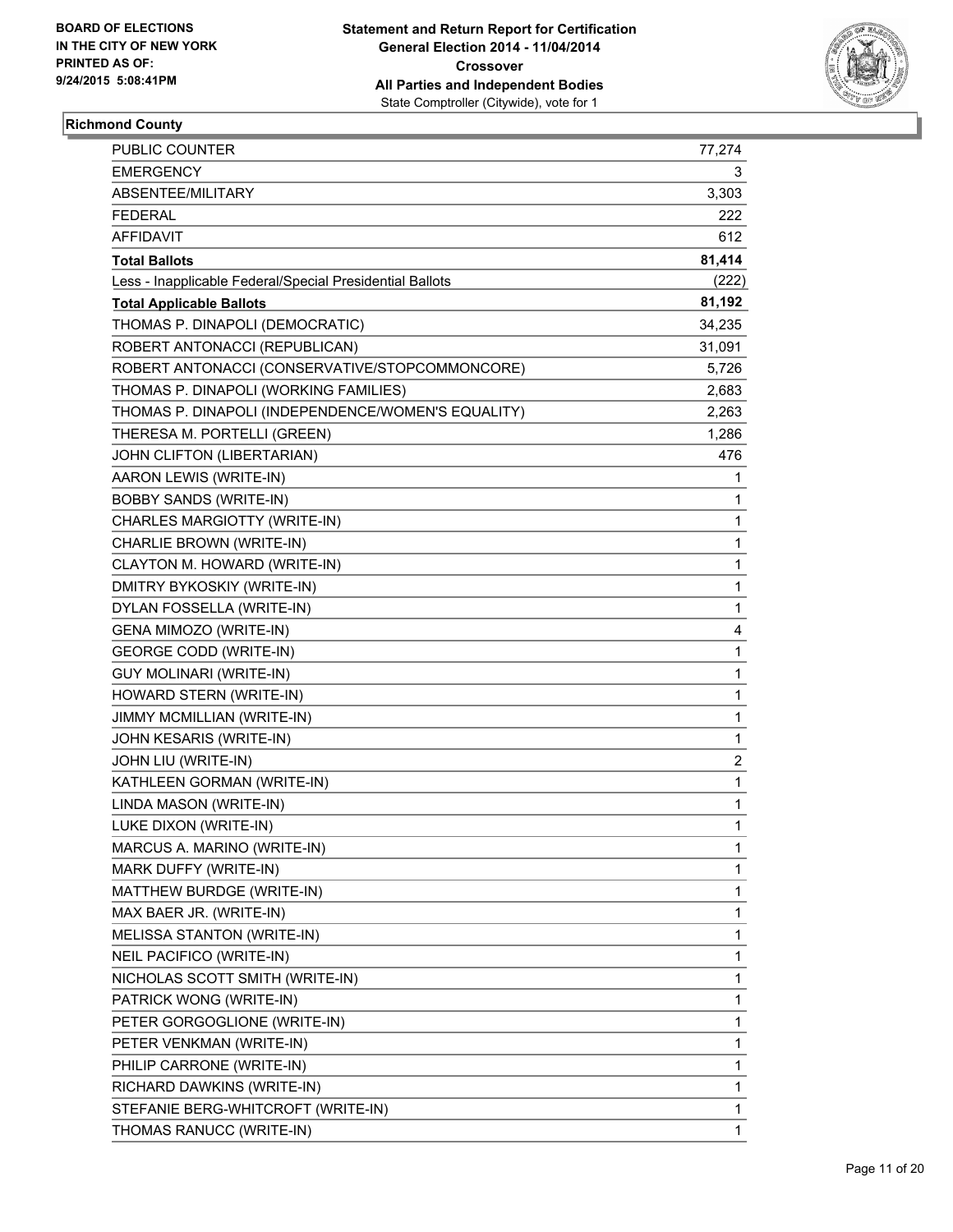

# **Richmond County**

| TODD ROBINSON (WRITE-IN)           |        |
|------------------------------------|--------|
| UNATTRIBUTABLE WRITE-IN (WRITE-IN) | 18     |
| WILLIAM PEDERSON (WRITE-IN)        |        |
| <b>Total Votes</b>                 | 77.815 |
| Unrecorded                         | 3.377  |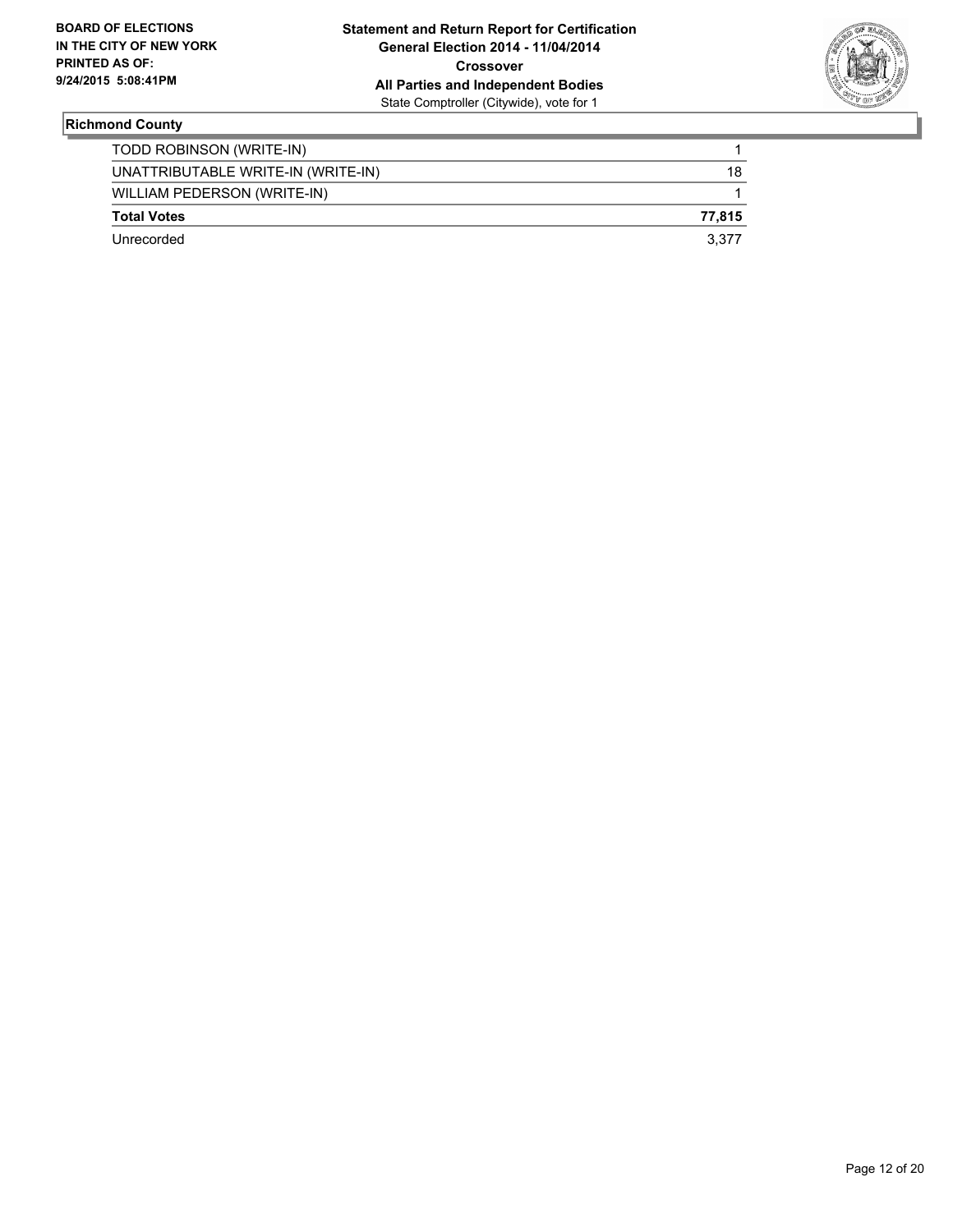

| PUBLIC COUNTER                                           | 995,137        |
|----------------------------------------------------------|----------------|
| <b>EMERGENCY</b>                                         | 76             |
| ABSENTEE/MILITARY                                        | 26,496         |
| <b>FEDERAL</b>                                           | 7,036          |
| <b>AFFIDAVIT</b>                                         | 14,223         |
| <b>Total Ballots</b>                                     | 1,042,968      |
| Less - Inapplicable Federal/Special Presidential Ballots | (7,036)        |
| <b>Total Applicable Ballots</b>                          | 1,035,932      |
| THOMAS P. DINAPOLI (DEMOCRATIC)                          | 674,683        |
| ROBERT ANTONACCI (REPUBLICAN)                            | 150,647        |
| ROBERT ANTONACCI (CONSERVATIVE/STOPCOMMONCORE)           | 25,303         |
| THOMAS P. DINAPOLI (WORKING FAMILIES)                    | 67,620         |
| THOMAS P. DINAPOLI (INDEPENDENCE/WOMEN'S EQUALITY)       | 23,316         |
| THERESA M. PORTELLI (GREEN)                              | 28,711         |
| JOHN CLIFTON (LIBERTARIAN)                               | 5,031          |
| AARON GHITLEMAN (WRITE-IN)                               | 2              |
| AARON LEWIS (WRITE-IN)                                   | 1              |
| AARON TYK (WRITE-IN)                                     | $\overline{2}$ |
| ADAM GAZA (WRITE-IN)                                     | 1              |
| ADAM RIONDON (WRITE-IN)                                  | 1              |
| AKIVA KORNITZER (WRITE-IN)                               | 1              |
| AL SHARPTON (WRITE-IN)                                   | 1              |
| ALEX HALPERN (WRITE-IN)                                  | 1              |
| ALEXSANDER BELEVKY (WRITE-IN)                            | 1              |
| ALFRED SHARPTON (WRITE-IN)                               | 1              |
| ALISSA MORGULIS (WRITE-IN)                               | 1              |
| ALMA MAGANA (WRITE-IN)                                   | 1              |
| ALOZIE ETUFUGH (WRITE-IN)                                | 1              |
| ALTON H. MADDOX JR. (WRITE-IN)                           | 2              |
| ALTON MADDOX (WRITE-IN)                                  | 1              |
| ALTON YEE (WRITE-IN)                                     | 1              |
| <b>ANDREW FRISBIE (WRITE-IN)</b>                         | $\mathbf{1}$   |
| ANDREW M CUOMO (WRITE-IN)                                | 1              |
| ANDREW MOSKOWITZ (WRITE-IN)                              | 1              |
| ANGEL VEGA (WRITE-IN)                                    | 1              |
| ANNE TRIPP (WRITE-IN)                                    | 1              |
| ANTON CANNATELLA (WRITE-IN)                              | 1              |
| ARLO THOMPSON (WRITE-IN)                                 | 1              |
| ARTHUR LEVITT (WRITE-IN)                                 | 1              |
| ASHA DIXON (WRITE-IN)                                    | 1              |
| AVIGAIL WINOKUR (WRITE-IN)                               | $\mathbf{1}$   |
| AVIGDOR MILLER (WRITE-IN)                                | 19             |
| BARRACK CHAMA (WRITE-IN)                                 | 1              |
| BENEDICT W WALL (WRITE-IN)                               | 1              |
| BENJAMIN JERVIS (WRITE-IN)                               | 1              |
| BENNY BUPKIS (WRITE-IN)                                  | 1              |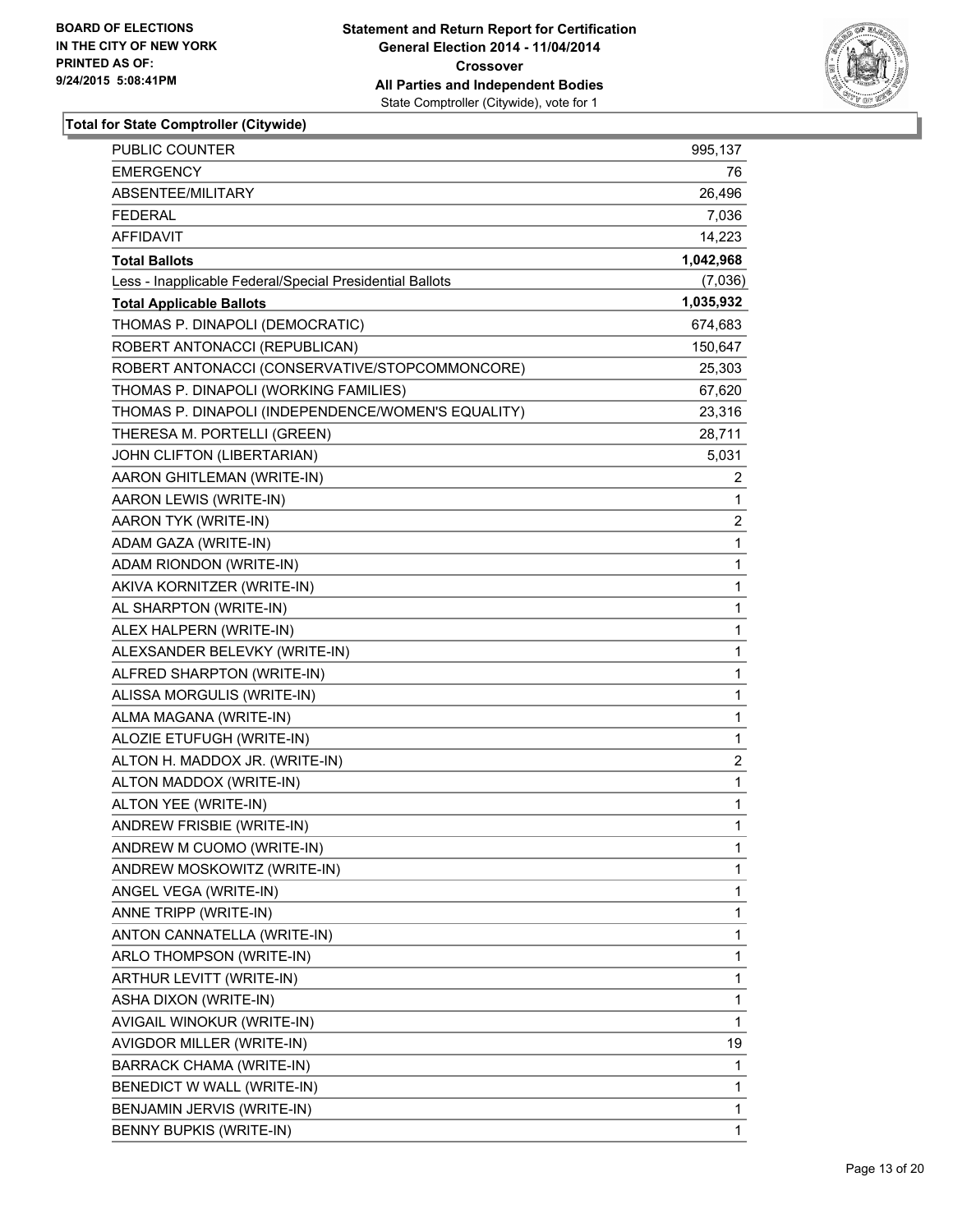

| BERNARD RANDAU BLOCK (WRITE-IN)  | 1            |
|----------------------------------|--------------|
| BERNIE MADOFF (WRITE-IN)         | 1            |
| BERNIE SANDERS (WRITE-IN)        | 1            |
| BERNNIE MARDOFF (WRITE-IN)       | 1            |
| BILL MURRAY (WRITE-IN)           | 1            |
| BILL THOMPSON (WRITE-IN)         | 1            |
| BLAKE BELLADONNA (WRITE-IN)      | 1            |
| <b>BOB ANTONACCI (WRITE-IN)</b>  | 1            |
| <b>BOBBY SANDS (WRITE-IN)</b>    | 1            |
| BRENDAN SULLIVAN (WRITE-IN)      | 1            |
| BRIAN P. JONES (WRITE-IN)        | 1            |
| BRIAN WADDELL (WRITE-IN)         | 1            |
| BRUCE E. COPNEY (WRITE-IN)       | 1            |
| BRUCE OSGOOD (WRITE-IN)          | 1            |
| CAL BEGON (WRITE-IN)             | 1            |
| CARL MCCALL (WRITE-IN)           | 1            |
| CARLOS AIVES (WRITE-IN)          | 1            |
| CARMELLO ANTHONY (WRITE-IN)      | 1            |
| CAROL O'STARK (WRITE-IN)         | 1            |
| CASEY VAUGHN (WRITE-IN)          | 1            |
| CATHRINE LEWIS (WRITE-IN)        | 1            |
| CHAIM BIBEFELD (WRITE-IN)        | 1            |
| CHAIM FLEISDER (WRITE-IN)        | 1            |
| CHAIM MORGULIS (WRITE-IN)        | $\mathbf{2}$ |
| CHANOCH LUGLING (WRITE-IN)       | 1            |
| CHARLENE WEISLER (WRITE-IN)      | 1            |
| CHARLES BARRON (WRITE-IN)        | 1            |
| CHARLES C SMALL III (WRITE-IN)   | 1            |
| CHARLES E PATTER III (WRITE-IN)  | 1            |
| CHARLES MARGIOTTY (WRITE-IN)     | $\mathbf{1}$ |
| CHARLIE BROWN (WRITE-IN)         | 2            |
| CHRISTOPHER EUBANKS (WRITE-IN)   | 1            |
| CHRISTOPHER HAYNES (WRITE-IN)    | 1            |
| CHRISTOPHER M. DONLAN (WRITE-IN) | 1            |
| CHRISTOPHER MURPHY (WRITE-IN)    | 1            |
| CLAUDE ANDERSON (WRITE-IN)       | 1            |
| CLAYTON M. HOWARD (WRITE-IN)     | 1            |
| CORCORAN BYRNE (WRITE-IN)        | 1            |
| CORINNE BEREZIEK (WRITE-IN)      | 1            |
| CORYE T GUMBS (WRITE-IN)         | $\mathbf{2}$ |
| CRAIG ALFRED (WRITE-IN)          | 1            |
| CRAIG SPENCER (WRITE-IN)         | 1            |
| DAN BONANNO (WRITE-IN)           | 1            |
| DAN LEHMAN (WRITE-IN)            | 1            |
| DANIEL BELMONTE (WRITE-IN)       | 1            |
| DARCEL CLARK (WRITE-IN)          | 1.           |
|                                  |              |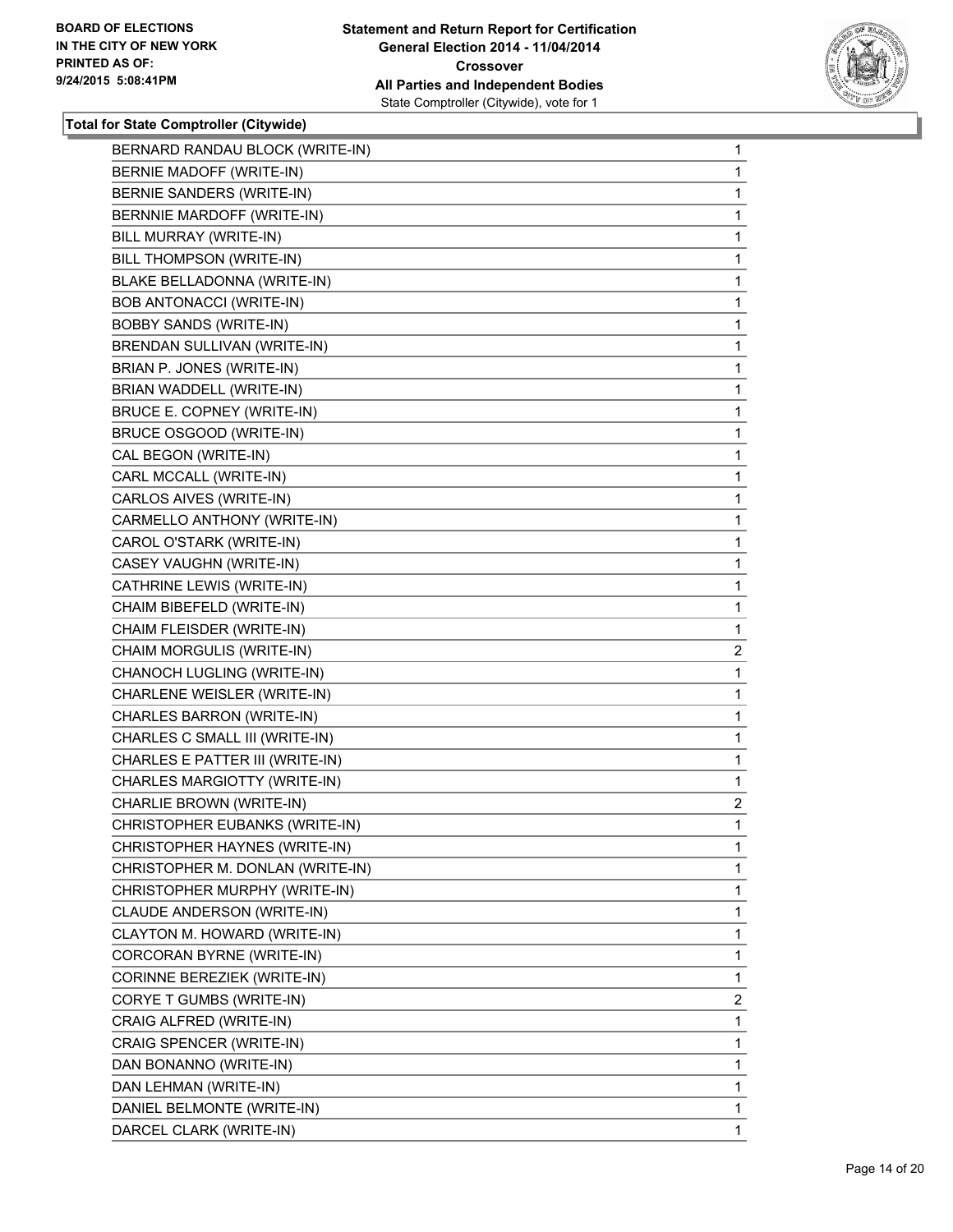

| DAVID BENT (WRITE-IN)             | 1              |
|-----------------------------------|----------------|
| DAVID COARD (WRITE-IN)            | 1              |
| DAVID DINKINS (WRITE-IN)          | 1              |
| DAVID GREENFIELD (WRITE-IN)       | 1              |
| DAVID INGRAN (WRITE-IN)           | 1              |
| DAVID JOHNSON (WRITE-IN)          | 1              |
| DAVID NEIDERMAN (WRITE-IN)        | 1              |
| DAVID PATTERSON (WRITE-IN)        | 1              |
| DAVID SEGRE (WRITE-IN)            | 1              |
| DAVID TANNENBAUM (WRITE-IN)       | 1              |
| DELLOISE WANAMAKER (WRITE-IN)     | 1              |
| DENNIS SYRACUS (WRITE-IN)         | 1              |
| DEREK JETER (WRITE-IN)            | 1              |
| DERRICK MILES (WRITE-IN)          | 1              |
| DIANE LUMBARDI (WRITE-IN)         | 1              |
| DIANE PALIN (WRITE-IN)            | 1              |
| DMITRY BYKOSKIY (WRITE-IN)        | 1              |
| DOMENIC M. RECCHIA JR. (WRITE-IN) | 1              |
| DONALD PFIFFER (WRITE-IN)         | 1              |
| DONATHAN SALKALN (WRITE-IN)       | 1              |
| DOUG HENWOOD (WRITE-IN)           | 1              |
| DOUGLAS DIKIJIAN (WRITE-IN)       | 1              |
| DOUGLAS JONES (WRITE-IN)          | 1              |
| DOV HIKIND (WRITE-IN)             | 1              |
| DYLAN FOSSELLA (WRITE-IN)         | 1              |
| DYLAN RILEY (WRITE-IN)            | 1              |
| E. BENJAMIN POSNACK (WRITE-IN)    | 1              |
| ELIOT SPITZER (WRITE-IN)          | 3              |
| ELIZABETH WARREN (WRITE-IN)       | 1              |
| ELLIOT SPITZER (WRITE-IN)         | $\mathbf{2}$   |
| EOTOU WILLIAMS (WRITE-IN)         | 1              |
| <b>ESMONNI FISHER (WRITE-IN)</b>  | 1              |
| EUGENE RHEE (WRITE-IN)            | 1              |
| FERAZ S. AHMAD (WRITE-IN)         | $\mathbf{2}$   |
| FLANAGAN RICHARD (WRITE-IN)       | 1              |
| FRAN LEBOWITZ (WRITE-IN)          | 1              |
| <b>GARY NULL (WRITE-IN)</b>       | 1              |
| GENA MIMOZO (WRITE-IN)            | 4              |
| <b>GENE RUSSIANOTT (WRITE-IN)</b> | 1              |
| <b>GEORGE CODD (WRITE-IN)</b>     | 1              |
| <b>GRAHAM F. DUMAS (WRITE-IN)</b> | 1              |
| <b>GREG FISHER (WRITE-IN)</b>     | $\overline{2}$ |
| <b>GREG NEU (WRITE-IN)</b>        | 1              |
| <b>GUY LUCA (WRITE-IN)</b>        | 1              |
| <b>GUY MOLINARI (WRITE-IN)</b>    | 1              |
| HANNAH ALEXANDER (WRITE-IN)       | $\mathbf{1}$   |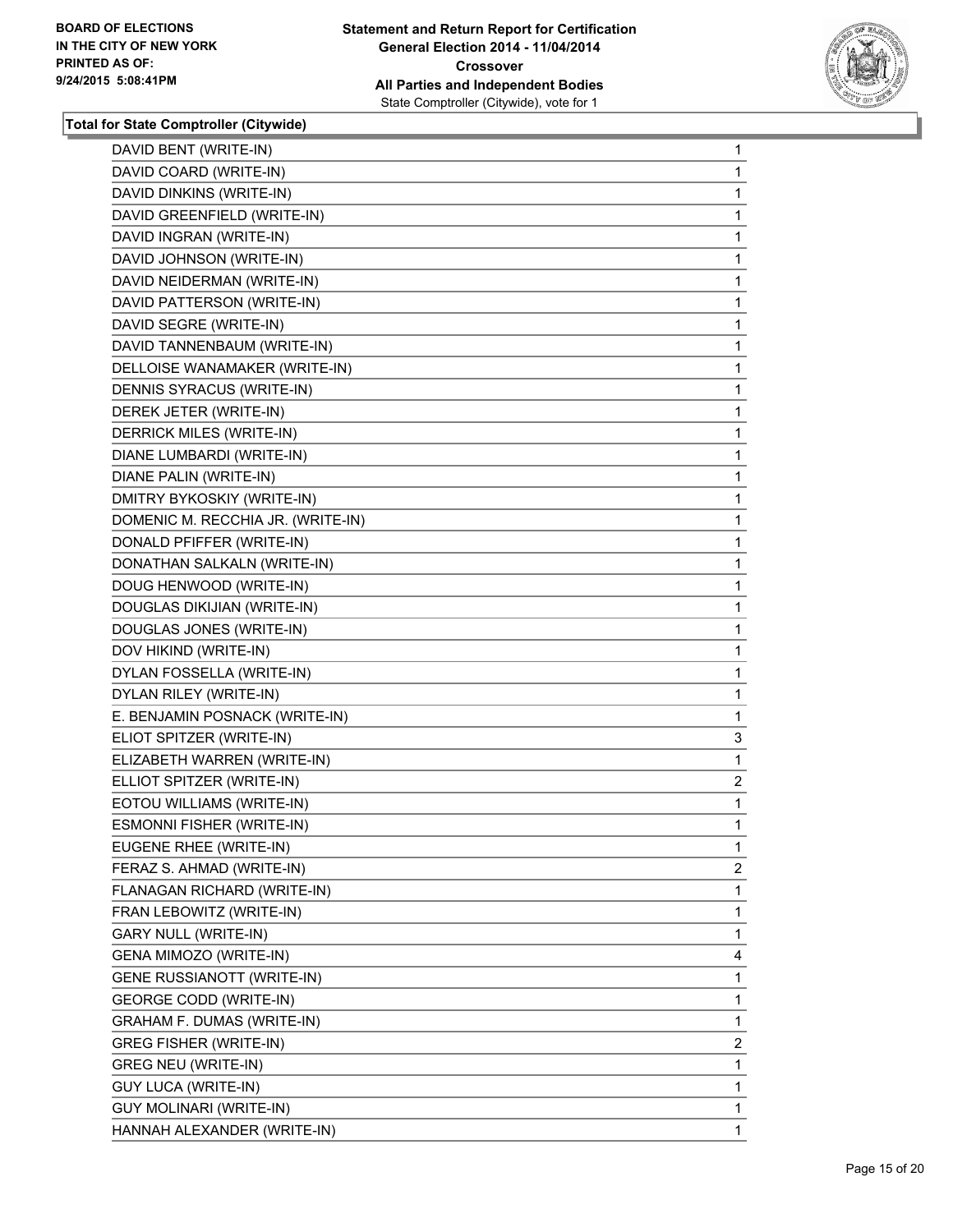

| HINDA TEITELBAM (WRITE-IN)       | 1              |
|----------------------------------|----------------|
| HOWARD HUGHES (WRITE-IN)         | 1              |
| HOWARD STERN (WRITE-IN)          | 1              |
| IGENIE HARRIS-BLENMAN (WRITE-IN) | 1              |
| <b>INEZ BARRON (WRITE-IN)</b>    | 1              |
| IRA STOLNICK (WRITE-IN)          | 1              |
| IRINA BELENKIY (WRITE-IN)        | 1              |
| ISRAEL SOTO DUPREY (WRITE-IN)    | 1              |
| ISRAEL ZELCER (WRITE-IN)         | 1              |
| <b>IVAN CABAN (WRITE-IN)</b>     | 2              |
| JACK BENNY (WRITE-IN)            | 1              |
| JACK R BETTEIL (WRITE-IN)        | 1              |
| JACOB REISMAN (WRITE-IN)         | 1              |
| JALEESA MYERS (WRITE-IN)         | 1              |
| JAMES CALVIN KING JR. (WRITE-IN) | 1              |
| JAMES J. TRIKAS (WRITE-IN)       | 1              |
| JAMES M. MCGOVERN (WRITE-IN)     | 1              |
| JANELLE MONAE (WRITE-IN)         | 1              |
| JANIES GOMEZ-LAVIN (WRITE-IN)    | 1              |
| JASPER RHAMES (WRITE-IN)         | 1              |
| JEFFREY SEVERE (WRITE-IN)        | 1              |
| JEREMY ROSENBERG (WRITE-IN)      | 1              |
| JERRY KANN (WRITE-IN)            | 1              |
| JESSICA S.RIVERA (WRITE-IN)      | 1              |
| JESSIE SMITH (WRITE-IN)          | 1              |
| JIM LESCZYNSKI (WRITE-IN)        | 1              |
| JIMMY MCMILLAN III (WRITE-IN)    | 1              |
| JIMMY MCMILLIAN (WRITE-IN)       | 1              |
| JOE DOE (WRITE-IN)               | 1              |
| JOE LHOTA (WRITE-IN)             | 1              |
| JOE RODRIQUEZ (WRITE-IN)         | 1              |
| JOEL SCHARFSTEIN (WRITE-IN)      | 2              |
| JOHN BLAKE (WRITE-IN)            | 1              |
| JOHN BURNETT (WRITE-IN)          | 8              |
| JOHN FRIZELL (WRITE-IN)          | 1              |
| JOHN KESARIS (WRITE-IN)          | 1              |
| JOHN LEE (WRITE-IN)              | 1              |
| JOHN LIU (WRITE-IN)              | 4              |
| JOHN STRATAUDAKS (WRITE-IN)      | 1              |
| JOHN W. CRONIN (WRITE-IN)        | 1              |
| JONATHAN LATTANZIO (WRITE-IN)    | 1              |
| JORDAN CHISLEN (WRITE-IN)        | 1              |
| JORGE ROLDEN (WRITE-IN)          | 1              |
| JOSE ZAPATA (WRITE-IN)           | 1              |
| JOSEPH MARTHONE (WRITE-IN)       | $\overline{2}$ |
| JOSHUA BARRO (WRITE-IN)          | 1              |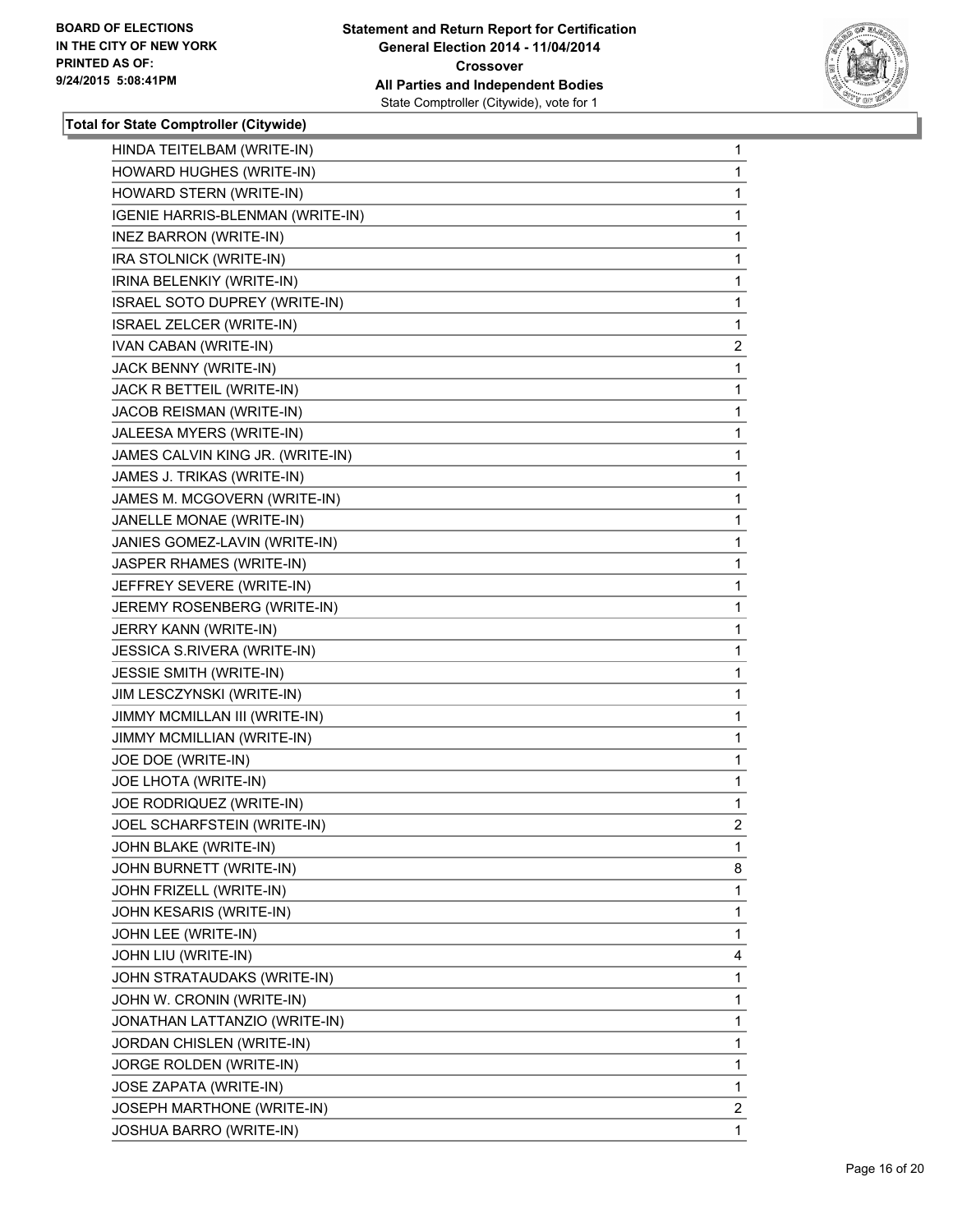

| JOSHUA TANZER (WRITE-IN)         | 2 |
|----------------------------------|---|
| JOSHUA TRENT THOMPSON (WRITE-IN) | 1 |
| <b>JUDY LETT (WRITE-IN)</b>      | 1 |
| JUWAN HARPER (WRITE-IN)          | 1 |
| KACHI NWABASI (WRITE-IN)         | 1 |
| KANYE WEST (WRITE-IN)            | 1 |
| KARL BURNHARDEN (WRITE-IN)       | 1 |
| KATHLEEN GORMAN (WRITE-IN)       | 1 |
| KATRINA LIBERTELLI (WRITE-IN)    | 1 |
| KEITH WRIGHT (WRITE-IN)          | 1 |
| KEMBRA PFAHLER (WRITE-IN)        | 1 |
| KEVIN KLOCK-PUD (WRITE-IN)       | 1 |
| KIERA MUGGENBURG (WRITE-IN)      | 1 |
| LANCE EUSTACHE (WRITE-IN)        | 1 |
| LARRY LITTLEFIELD (WRITE-IN)     | 1 |
| LARRY SEABROOK (WRITE-IN)        | 1 |
| LE EL SINAI (WRITE-IN)           | 1 |
| LEAH GOLDSTEIN (WRITE-IN)        | 1 |
| LEE ATKINSON (WRITE-IN)          | 1 |
| LINDA MASON (WRITE-IN)           | 1 |
| LOUIS A. MALAVE (WRITE-IN)       | 1 |
| LUCY MARTINEZ (WRITE-IN)         | 1 |
| LUIS TEJADA (WRITE-IN)           | 1 |
| LUKA CODEA (WRITE-IN)            | 1 |
| LUKE DIXON (WRITE-IN)            | 1 |
| MALKY NASS (WRITE-IN)            | 1 |
| MANES KOGEN (WRITE-IN)           | 1 |
| MARC R. MILLSTEIN (WRITE-IN)     | 1 |
| MARCOS MARSI (WRITE-IN)          | 1 |
| MARCUS A. MARINO (WRITE-IN)      | 1 |
| MARIA DE LAURA (WRITE-IN)        | 1 |
| MARILYN HERRERA (WRITE-IN)       | 1 |
| MARK DUFFY (WRITE-IN)            | 1 |
| MARK J BIBLIS (WRITE-IN)         | 1 |
| MARK KOHEN (WRITE-IN)            | 1 |
| MARK LILAKOS (WRITE-IN)          | 1 |
| MARTHA R HEAD (WRITE-IN)         | 1 |
| MARTIN LUTHER KING (WRITE-IN)    | 1 |
| MARY RENKAS (WRITE-IN)           | 1 |
| MASSIMO MANCINI (WRITE-IN)       | 1 |
| MATTHEW BRIEF (WRITE-IN)         | 1 |
| MATTHEW BURDGE (WRITE-IN)        | 1 |
| MATTHEW KANE (WRITE-IN)          | 1 |
| MAX BAER JR. (WRITE-IN)          | 1 |
| MAZ KEISER (WRITE-IN)            | 1 |
| MELISSA STANTON (WRITE-IN)       | 1 |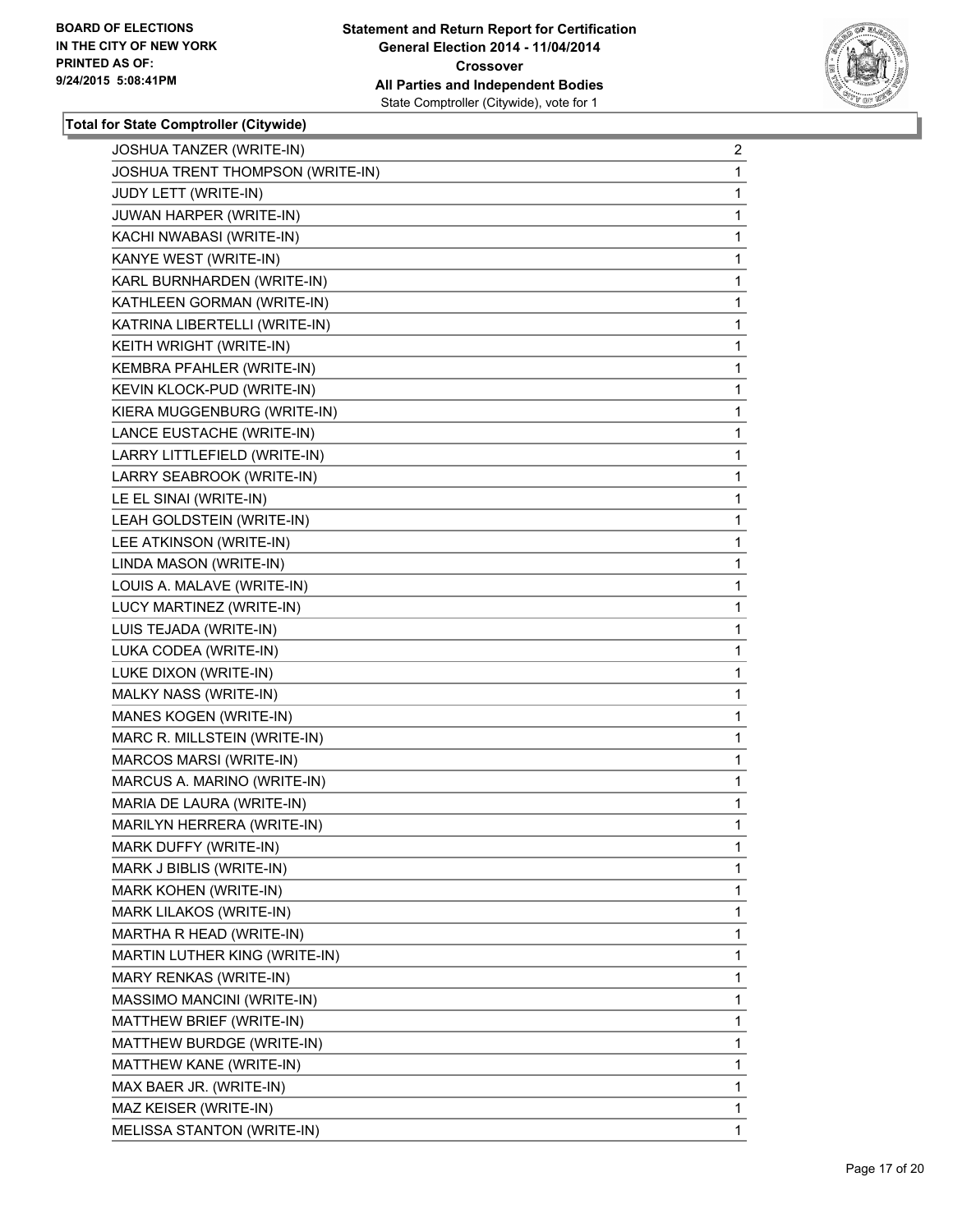

| MERCEDES MONICA NIZ (WRITE-IN)  | $\mathbf{1}$ |
|---------------------------------|--------------|
| MICHAEL BIDUN (WRITE-IN)        | 1            |
| MICHAEL BLOOMBERG (WRITE-IN)    | 1            |
| MICHAEL HALPERT (WRITE-IN)      | 1            |
| MICHAEL WALZER (WRITE-IN)       | 1            |
| MICHEAL DRINCARD (WRITE-IN)     | 1            |
| MICHEAL L MARRELLA (WRITE-IN)   | 1            |
| MICHEAL N KSHIRSAGER (WRITE-IN) | 1            |
| MICHELE SCHREIBER (WRITE-IN)    | 1            |
| MIGUEL TORRES (WRITE-IN)        | 1            |
| MIKHAIL SHEYNKER (WRITE-IN)     | 2            |
| MURTUZA QUAIZAR (WRITE-IN)      | 1            |
| NATASSSA SIMMONE (WRITE-IN)     | 1            |
| NATHAN FRIEDMAN (WRITE-IN)      | 1            |
| NATTOLI GOLDBERA (WRITE-IN)     | 1            |
| NEIL PACIFICO (WRITE-IN)        | 1            |
| NELLIE BAILY (WRITE-IN)         | 1            |
| NGUYEN DONG PHUONG (WRITE-IN)   | 1            |
| NICHOLAS SCOTT SMITH (WRITE-IN) | 1            |
| OSTER BRYAN (WRITE-IN)          | 1            |
| PATRICK WONG (WRITE-IN)         | 1            |
| PAUL HANSON (WRITE-IN)          | 1            |
| PETE DUNKOVIC (WRITE-IN)        | 1            |
| PETER GORGOGLIONE (WRITE-IN)    | 1            |
| PETER VENKMAN (WRITE-IN)        | 1            |
| PHIL MIONE (WRITE-IN)           | 1            |
| PHILIP CARRONE (WRITE-IN)       | 1            |
| PREET SHAHARA (WRITE-IN)        | 1            |
| RAFAEL TORO (WRITE-IN)          | 1            |
| RAMARLEY GRAHAM (WRITE-IN)      | 1            |
| RANDY CHODICO (WRITE-IN)        | 1            |
| RANDY CREDICO (WRITE-IN)        | 1            |
| REGINA FLANNERY (WRITE-IN)      | 1            |
| REX RYAN (WRITE-IN)             | 1            |
| RICAHRD BUTLER (WRITE-IN)       | 1            |
| RICHARD DAWKINS (WRITE-IN)      | 1            |
| RICHARD E. STONE (WRITE-IN)     | 1            |
| RICHARD M. NIXON (WRITE-IN)     | 1            |
| ROBERT ANTONACCI (WRITE-IN)     | 1            |
| ROBERT GARCIA (WRITE-IN)        | 1            |
| ROGER WARREHAM (WRITE-IN)       | 1            |
| RUBEN ESPINOZO (WRITE-IN)       | 1            |
| RUDY CREW (WRITE-IN)            | 1            |
| RUSSELL BRAND (WRITE-IN)        | 1            |
| SAMUEL BODENSKY (WRITE-IN)      | $\mathbf{1}$ |
| SANTE SCARDILLO (WRITE-IN)      | 1.           |
|                                 |              |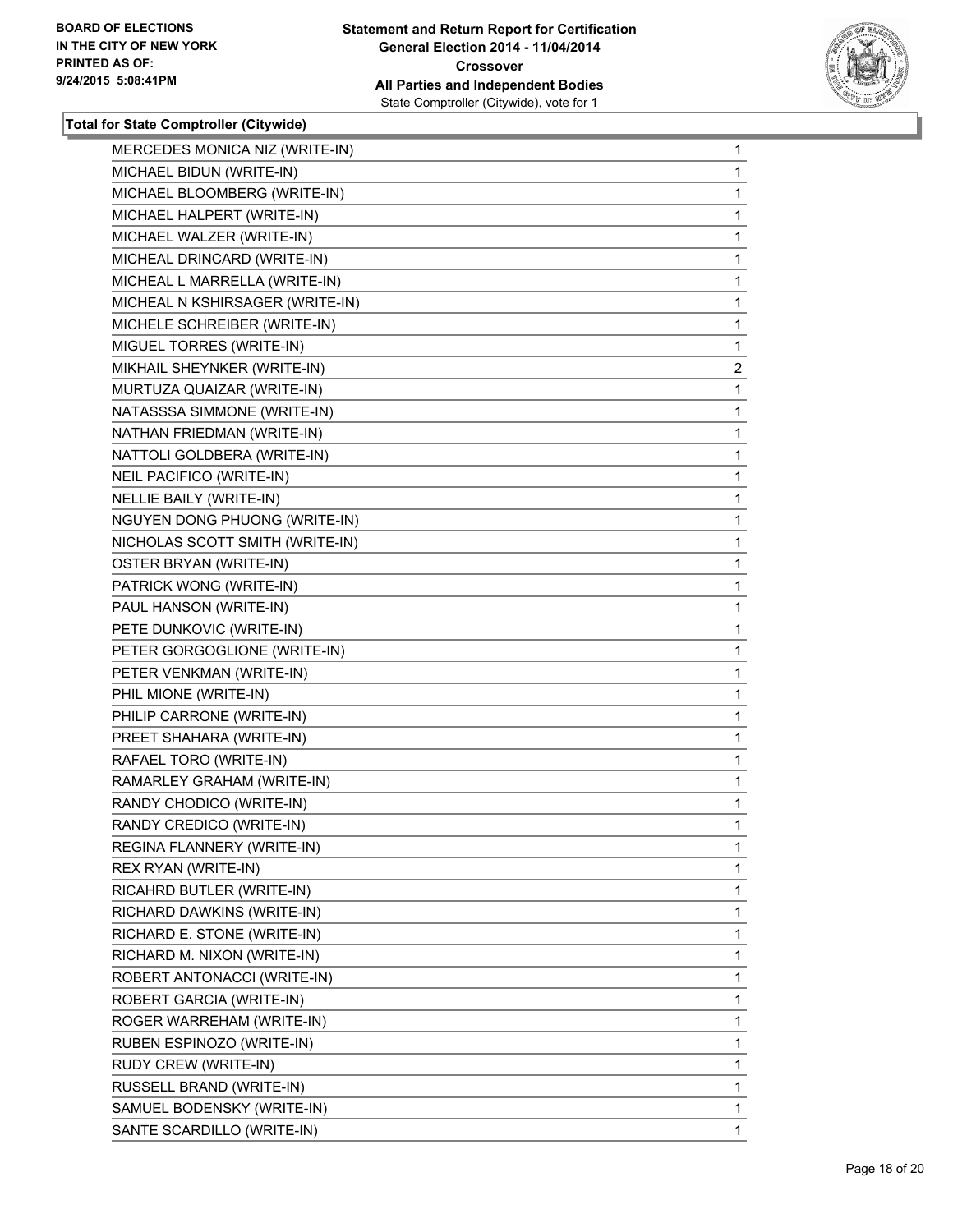

| SCOTT STRINGER (WRITE-IN)                 | 6   |
|-------------------------------------------|-----|
| SCRUBBLER DIBANGI (WRITE-IN)              | 1   |
| SEAN LEWIS (WRITE-IN)                     | 1   |
| SETH SEVERINO (WRITE-IN)                  | 1   |
| SHANE P. BARITZ (WRITE-IN)                | 1   |
| SHAUL PERLSTEIN (WRITE-IN)                | 1   |
| SHAYA MARCUS (WRITE-IN)                   | 1   |
| SHONG NIZAN (WRITE-IN)                    | 1   |
| SIMCHA FELDER (WRITE-IN)                  | 1   |
| SION NUISERI (WRITE-IN)                   | 1   |
| SOLOMON ZAFIR (WRITE-IN)                  | 1   |
| SORATT ADLER (WRITE-IN)                   | 1   |
| SPENCER CLARK (WRITE-IN)                  | 1   |
| STEFANIE BERG-WHITCROFT (WRITE-IN)        | 1   |
| STEPHANIE LAKE (WRITE-IN)                 | 1   |
| STEPHEN COLBERT (WRITE-IN)                | 1   |
| STEVEN E GEER (WRITE-IN)                  | 1   |
| STEVEN E SHOVERS (WRITE-IN)               | 1   |
| STEWART MILSTEIN (WRITE-IN)               | 1   |
| STONEY EPSTEIN (WRITE-IN)                 | 1   |
| SYDNEY WILLIAMS (WRITE-IN)                | 1   |
| TAMIKA WILLIAMS (WRITE-IN)                | 2   |
| TESLIE GIVEN (WRITE-IN)                   | 1   |
| THAIANN EDWARDS (WRITE-IN)                | 1   |
| THOMAS DINAPOLI (WRITE-IN)                | 1   |
| THOMAS P. DINAPOLI (WRITE-IN)             | 1   |
| THOMAS RANUCC (WRITE-IN)                  | 1   |
| THOMAS WATTS (WRITE-IN)                   | 1   |
| TIM WU (WRITE-IN)                         | 4   |
| TIMONTHY WU (WRITE-IN)                    | 1   |
| TIMOTHY WU (WRITE-IN)                     | 1   |
| TODD NELSON (WRITE-IN)                    | 1   |
| TODD ROBINSON (WRITE-IN)                  | 1   |
| TRISTEN SUMMA (WRITE-IN)                  | 1   |
| UNATTRIBUTABLE WRITE-IN (WRITE-IN)        | 245 |
| UNCOUNTED WRITE-IN PER STATUTE (WRITE-IN) | 4   |
| VANESSA HUGHES (WRITE-IN)                 | 1   |
| VANESSA L.GIBSON (WRITE-IN)               | 1   |
| VERONICA WICKEL (WRITE-IN)                | 1   |
| VICTORIA YANG (WRITE-IN)                  | 1   |
| VIEZY AMZIL (WRITE-IN)                    | 1   |
| VINCENT VANN (WRITE-IN)                   | 1   |
| <b>VLADIMIR PUTIN (WRITE-IN)</b>          | 1   |
| WALTER I. WACHIN (WRITE-IN)               | 1   |
| WENDY MO (WRITE-IN)                       | 1   |
| WILLIAM HO (WRITE-IN)                     | 1   |
|                                           |     |